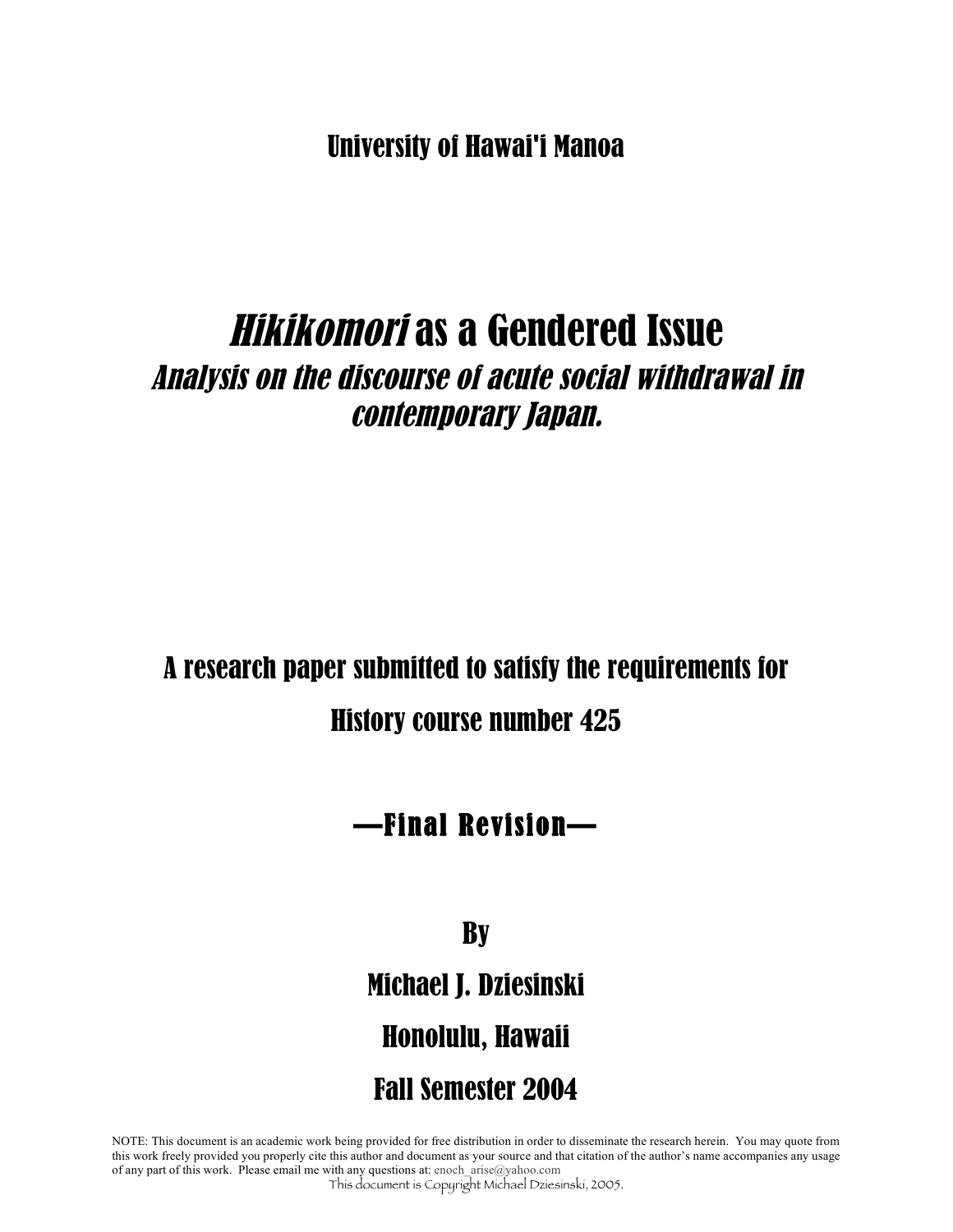In the year 2000, a new social malady apparently unique to Japan came into the pubic awareness through various news reports by media outlets in Japan. A new term, *hikikomori*, was coined for this social phenomenon by Japanese psychologist Tamaki Saito to describe a disturbing behavioral trend towards complete social withdrawal among Japanese youths. This new social label, *hikikomori*, began to spread in an almost viral fashion throughout the Japanese consciousness gaining ever-higher visibility through media coverage associating sensational acts of violence to those suffering from the *hikikomori* 'malady'. It was not long until the definition of '*hikikomori'* was co-opted by public health professionals to officially classify reclusive youths who exhibited deviance by refusing to participate in socially established norms. From of the mouths of institutional and governmental spokesmen, the classification of '*hikikomori'* was accompanied by an air of legitimacy and so accepted by the public as fact; an affliction which media sources proclaimed as a distinctively Japanese illness with no Western equivalent in circumstance or scope:

*Hikikomori noun,* 1. a near-total social withdrawal on the part of some Japanese young people, **chiefly teenage boys and young men** *[emphasis mine]*: "Linked to the upsurge in child violence is the phenomenon of *hikikomori* . . . in which young people sever contact as far as possible with the outside world" (*Scotland on Sunday*). 2. a young Japanese who has chosen such a withdrawal: "'I didn't want anyone to see me, and I didn't want to see anyone,' says a *hikikomori,* 23, who finally came out of his reclusive world a year ago"

(*Time*). (The Atlantic Online, December 2000)

Two primary points of view of *hikikomori*, that of a social problem versus a psychological one, would eventually emerge in the public eye on the *hikikomori* label. However, in relation to the utility of describing people the label purports to classify, it is interesting to note the speed at which the term of '*hikikomori'* spread through the social consciousness of Japan and, by extension, the media outlets around the world. Further, the straightforward acceptance by the populace of the blanket *hikikomori* 'diagnosis' as sole explanation for non-normative social behaviors among some of Japan's youth in recent years is disturbing. Those people clumped together as sufferers of 'acute social withdrawal syndrome' in the media under the simplified moniker of '*hikikomori'* appear to be in actuality a heterogeneous group with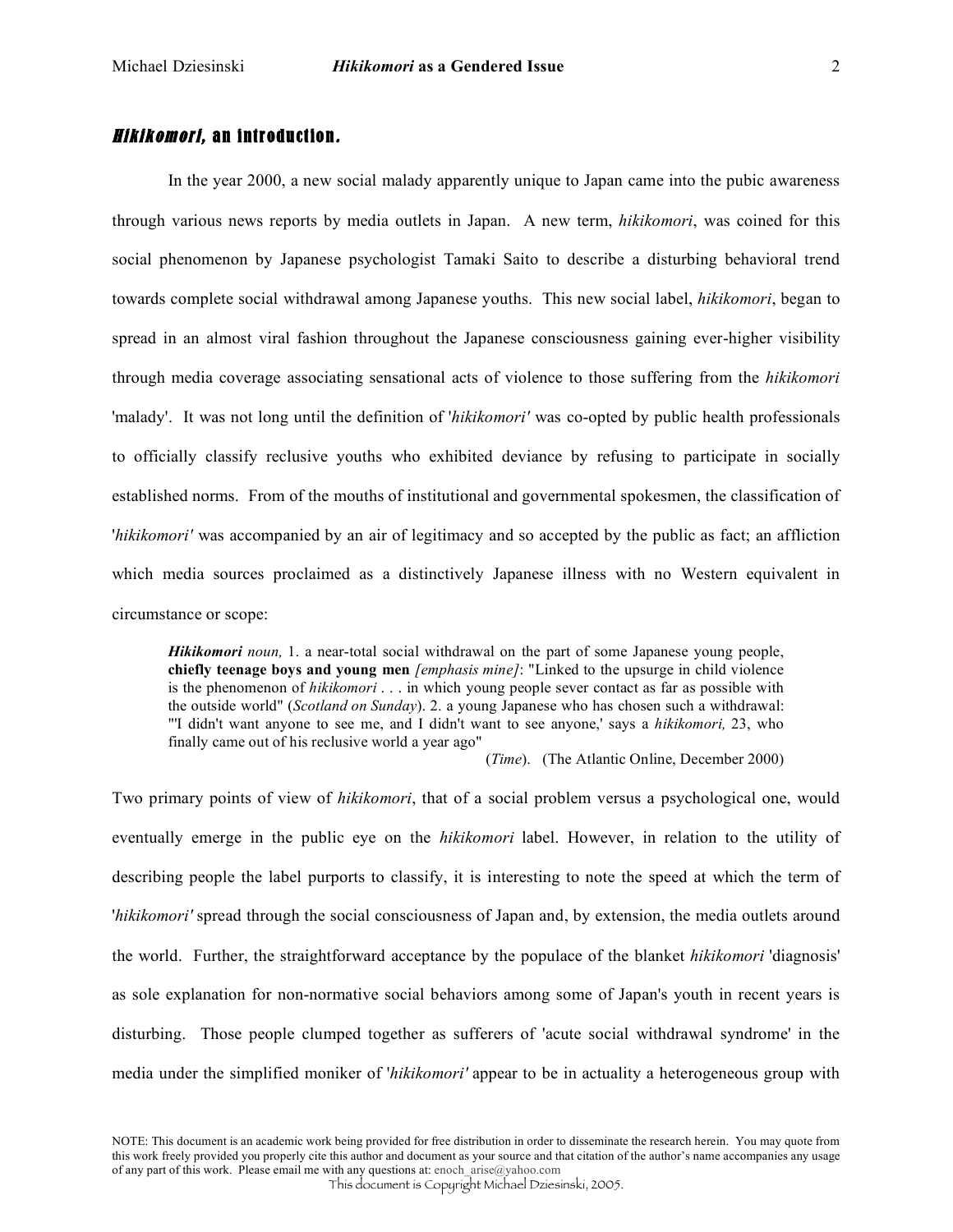largely disparate personal reasons for their social withdrawal (Dziesinski 2004). Despite the spread of the term '*hikikomori'* into the social consciousness and the questions surrounding the term's validity, the controversy surrounding the *hikikomori* issue represents a tangible and complex social phenomenon; it encompasses marginalizing the 'labeled' as deviant (Lofland 2002), reifying a supposition by the 'labelers', and passive acceptance of a possibly arbitrary social definition by the 'majority'.

It was only months after the word *hikikomori* appeared in the Japanese media that English language news stories, authored by Japanese media outlets and foreign correspondents, began to disseminate the new expression of *hikikomori* to the rest of the world. Attached to the news clippings about *hikikomori* was the subtle implication that *hikikomori* was indigenous to the cultural environment of Japan serving to further perpetuate the *nihonjin-ron* stereotype of Japanese uniqueness; a debatable proposition considering many social factors that are thought to 'cause' social withdrawal in Japanese society are found elsewhere in other information-based societies around the world. Some Western observers were quick to point out the 'utility' of the term *hikikomori* by those in positions of power in Japanese society and cynically questioned motivations for its usage as,

"*Hikikomori* **man** *[emphasis mine]* could have been tailor-made for a government needing an official label, and a ravenous press seeking a human face for a national ennui. Cameras rolled, Web sites were made and printing presses went hyperactive, churning out almost 30 *hikikomori*related books in the past three years."

(Benjamin Secher, 2002)

The questions surrounding the conceptual term, '*hikikomori,'* in Japan presents a wealth of sociological opportunity deserving thorough critical examination as it is an issue that goes beyond those individuals defined as afflicted; it also acts as a mirror which reveals those behind the looking glass, those who initially found the necessity to coin the term and apply it to a segment of the next generation that does not fit within old social norms. The *hikikomori* topic exposes a whole range of intriguing social issues and processes in Japan to investigation and may even indicate that *the genesis of the hikikomori problem is not found within the individual but within the institutions of society*. Despite the initial media definition by *The Atlantic*, the question is what *exactly* encompasses the term *'hikikomori'*? How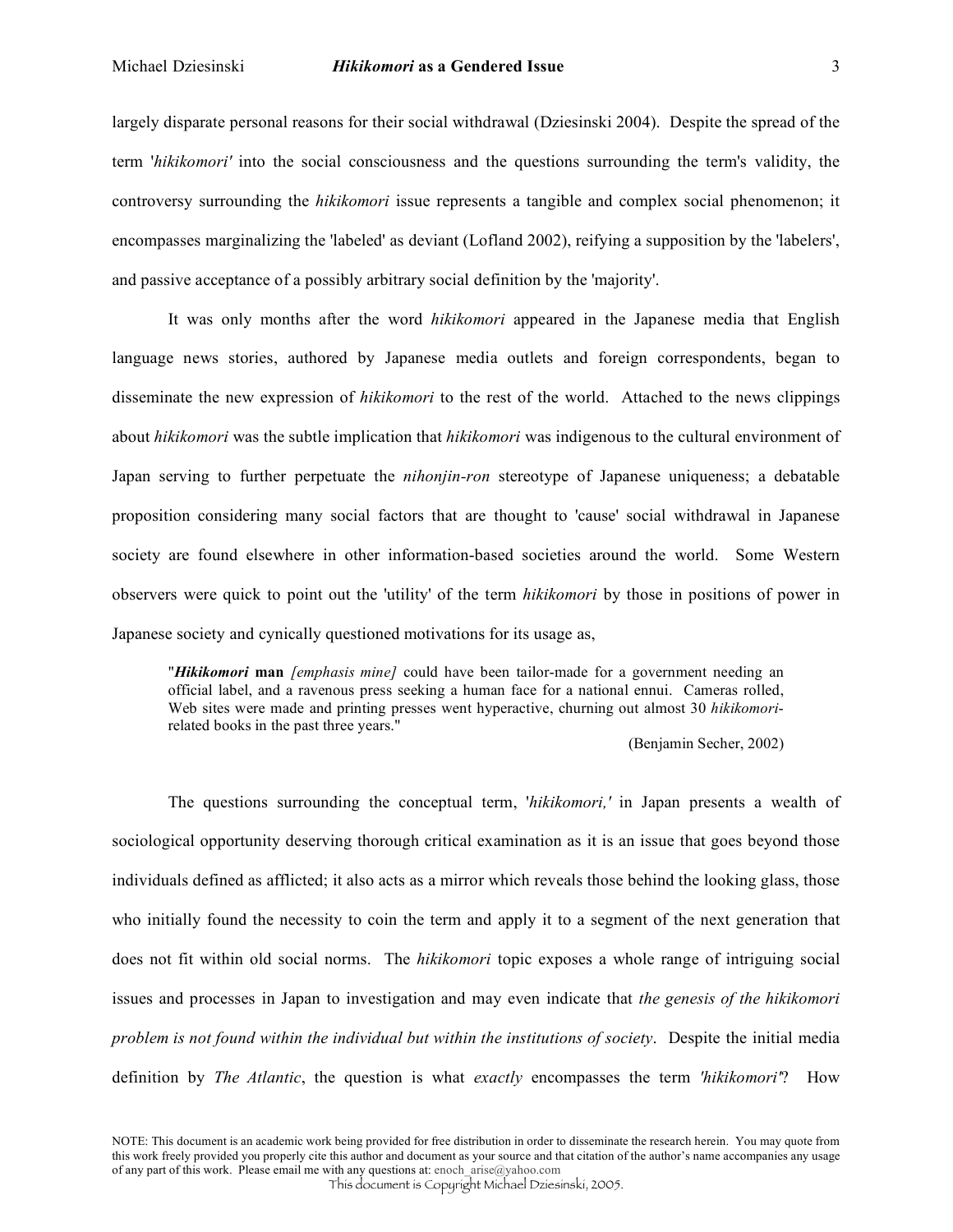#### Michael Dziesinski *Hikikomori* **as a Gendered Issue** 4

pervasive is the phenomenon of **young Japanese males** who 'tune out' and shut themselves into their rooms? What are the societal factors that induce *hikikomori behavior* in an otherwise 'normal' person? Three of the most persistent issues surrounding the *hikikomori* phenomenon for this researcher is the possible medicalization of perceived social deviance (Lofland 2002), the all too eager application of the *Nihonjin-ron* classification to the phenomenon (Saito 2002), *and the overwhelming one gendered-ness of acute social withdraw in the perception of the Japanese public* (Arita 2001, Ashby 2002, Murakami 2000, Rees 2002, Reuters 2001, Saito 2002, Tolbert 2002)*.*

Is the usage of the word *hikikomori* by institutional professionals the 'medicalization' of an antisocial behavior into a psychological illness? Could not this 'medicalization' be wielded as a means of social control on a population segment of youngsters that, in their withdrawal, are also conspicuously absent from traditional social institutional influences such as school, work, and peers? Is it necessary or appropriate for Japanese psychologists and health professionals to 'medicalize' an anti-social behavior pattern as a condition seriously deviant from the 'norm' and thus requiring psychological treatment as well as institutionalized control (Lofland 2002)? Is the avoidance of social interaction in Japanese society, currently dubbed *hikikomori,* a legitimately 'new' phenomenon or is it merely a new label for an older social phenomenon in Japanese culture such as *tôkôkyohi*, school refusal, or *otakuzoku,* obsessive *anime* and *manga* fans? What of the elevation of the term *hikikomori* in public awareness by media-induced saturation into a prevailing public discourse? What role does the media play in exacerbating the *hikikomori* problem and promoting affinity or enthusiasm for the *hikikomori* 'lifestyle'? Finally, is it reasonable to attribute *hikikomori* as a cultural malady unique to Japan society and Japanese youth or is this supposition perpetuation of the *nihonjin-ron* myth of Japanese cultural uniqueness?

The prevailing discourse on *hikikomori*, both within Japan and without, is that acute social withdraw is a malady that afflicts **young Japanese males**. The focus of this research paper is to investigate why this is believed to be case within the public discourse and is this 'common wisdom' necessarily a true reflection of the *hikikomori* phenomenon? Most of the literature cited on *hikikomori*, such as the BBC report, "Japan: The Missing Million" (Rees 2002), which originally brought the issue to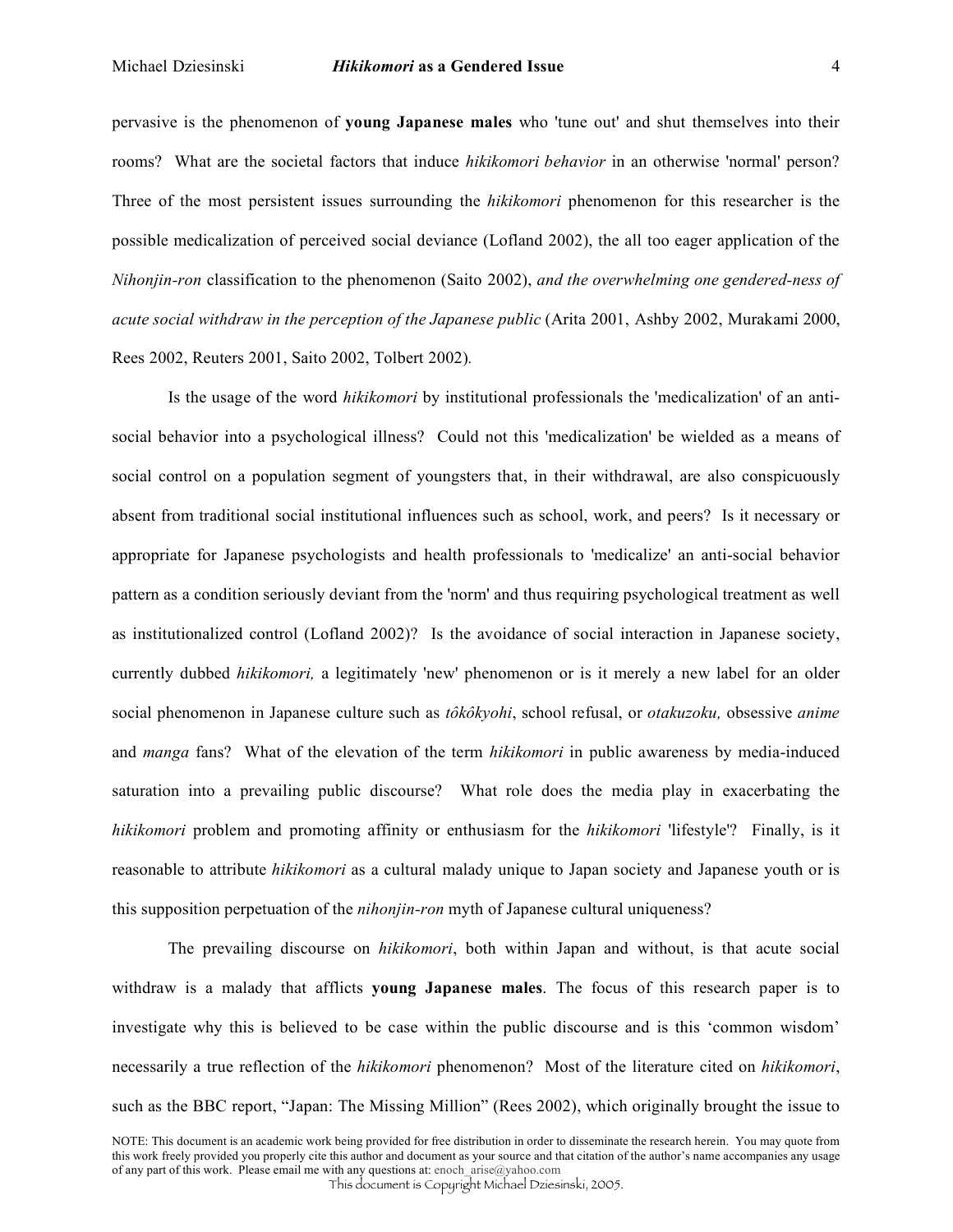Western awareness, indicates that it's **one million young men** who are the crux of this social crisis in Japan; its *young males who are cause for concern*: 'why are they hiding in their rooms?' From the viewpoint of a Western observer, conspicuous absence of reportage on female *hikikomori* begs the question: **Are there female hikikomori?** And if there are in fact females suffering from acute social withdraw, *why is there no vocal concern by the Japanese public for their plight*? If the stresses of similar school systems and family structures in Taiwan, Singapore and Korea are reportedly producing phenomenon of social withdraw in those countries similar to *hikikomori*, thus disproving the *nihonjin-ron* argument, are not the stresses of school and family the also same for both genders of youth in Japan?

Considering the shaky ground the public discourse on *hikikomori* in the view that it is unique to Japan, the *nihonjin-ron* argument (Rees 2000, Saito 2002), is it reasonable to assume that *only young males in Japan are becoming hikikomori*? Finally, if female *hikikomori* do indeed exist, where are they? Are they perhaps being labeled as something else in Japanese society? And if they do exist and are being ignored and or relabeled as something else, what does this treatment of female *hikikomori* reveal about Japanese society? By investigating this issue here, it is hoped that it will shed light on the complexity of the *hikikomori* phenomenon and perhaps aid in addressing the wider issues of contemporary youth problems in Japan as they pertain to young women. The greatest focus of this paper will be on the social discourse and social expectations on Japanese women since the post-bubble period of the 1980's as I feel those perspectives may prove the most constructive to the relationship of females with the *hikikomori* issue.

### Statistical data: Exploring the per vasiveness of the hikikomori condition.

For the time being, the assumption will be made that the *hikikomori* prognosis has a kernel of commonsense truth and condition is, in some respects, legitimate in order to allow an open exploration of the 'affliction', be it teenage depression, agoraphobia, or acute anxiety; some phenomenon is occuring to Japan's young men and women. By remaining within the assumed 'definition' of *hikikomori,* investigation will allow an understanding of the mindset of those imposing the classification as well as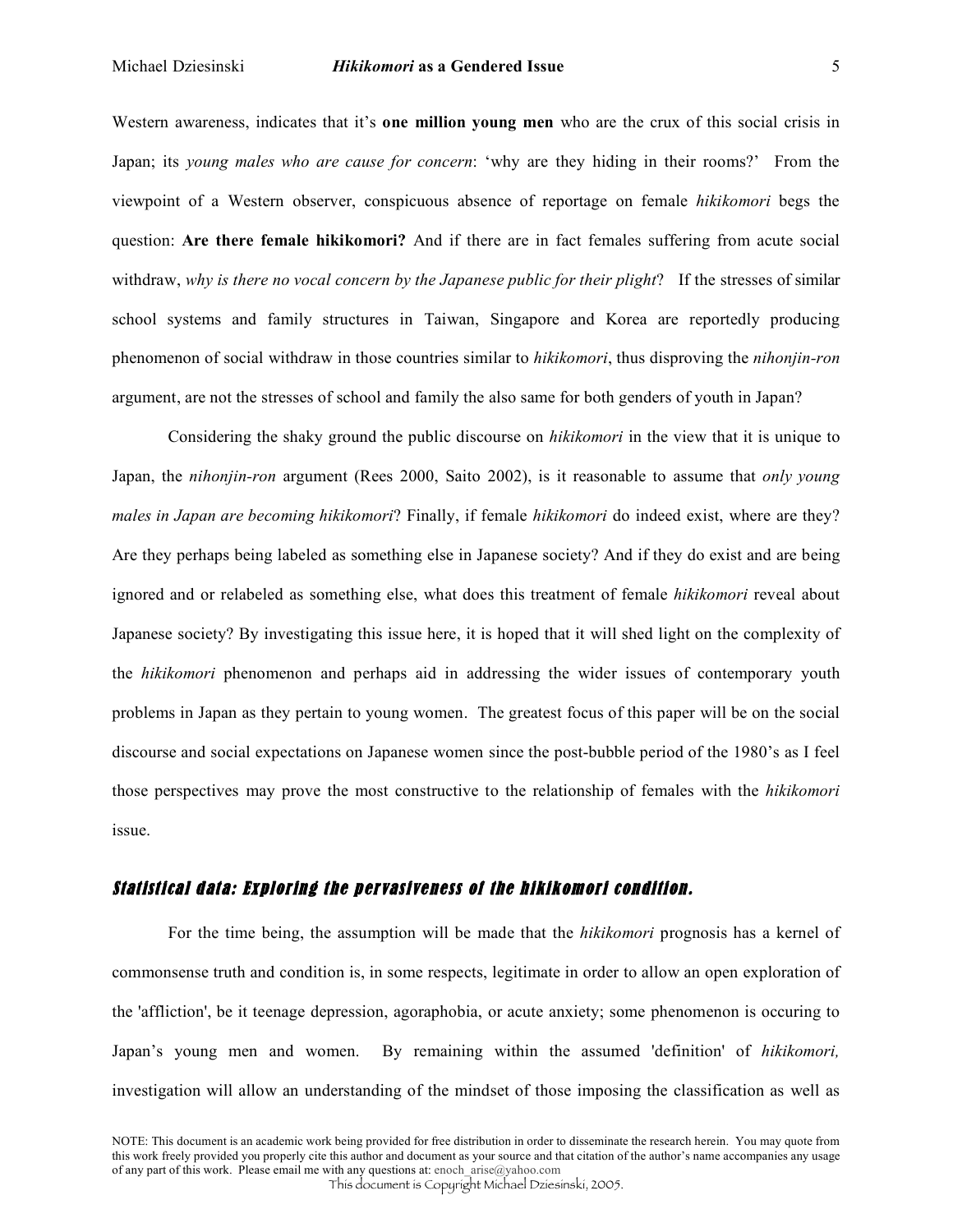#### Michael Dziesinski *Hikikomori* **as a Gendered Issue** 6

provide a concrete means in which to question the validity of the claims surrounding the phenomenon. When the *hikikomori* problem was first widely publicized, demographics of *hikikomori* victims suggested it to be a youth based 'illness' which also appears to **primarily afflict young males, with no mention of females at all**. Several media resources (Arita 2001, Ashby 2002, Tolbert 2002.) were forwarding psychiatrist Tamaki Saito's theoretical estimates that between 500,000 to over 1,000,000 **Japanese male youths** aged fourteen-to-twenty years were suffering from the *hikikomori* condition as evidenced by their dropping out of active participation in society and sequestering themselves into the social safety of isolation in their rooms (Saito 2002). According BBC's Phil Rees (2002), who uses Saito's estimates, *one in ten* **Japanese male youth today** suffer from the *hikikomori* syndrome.

Media sources seem to be improperly analyzing the data and the scope of the problem, for if the variously quoted Saito statistics of 500,000 to 1.2 million male *hikikomori* shut-ins from the 14-20 age group is reasonably correct (Larimer 2001, Rees 2002, Secher 2002, Tolbert 2002), then the pervasiveness of *hikikomori* phenomenon in the Japanese population is disquieting; *and this not even taking into consideration that the actual hikikomori population might be double what Saito has stated if female incidents of social withdraw are also taken into account*. Population census data collected by the Ministry of Public Management, Home Affairs, Posts and Telecommunication (2000) provides an illustrated population pyramid of Japan. Adding up *just* the males in the 14-20-age bracket elicits a total population of roughly 4.2 million males in that combined gender and age demographic in Japan; *doubling this to fairly reflect uncounted female hikikomori would put the total population of Japanese youths in that age bracket closer to 8 million*. What this means, is *if* over 1 million Japanese males, by Saito's reckoning, aged 14-20 *indeed* suffer from *hikikomori*, **then the public discourse in Japan is stating that** *20 percent of all adolescent males in Japan***, and approximately 1 percent of the population, are abstaining from participation in Japanese social institutions**! Calculating in the theoretical population of female *hikikomori* unrecognized or ignored by Japanese experts would make that figure closer to 2 percent of the entire population of Japan; a figure pushing the *hikikomori* issue, based on Saito's and the mass media's claims, even further into the realm of either a national emergency or total implausibility. If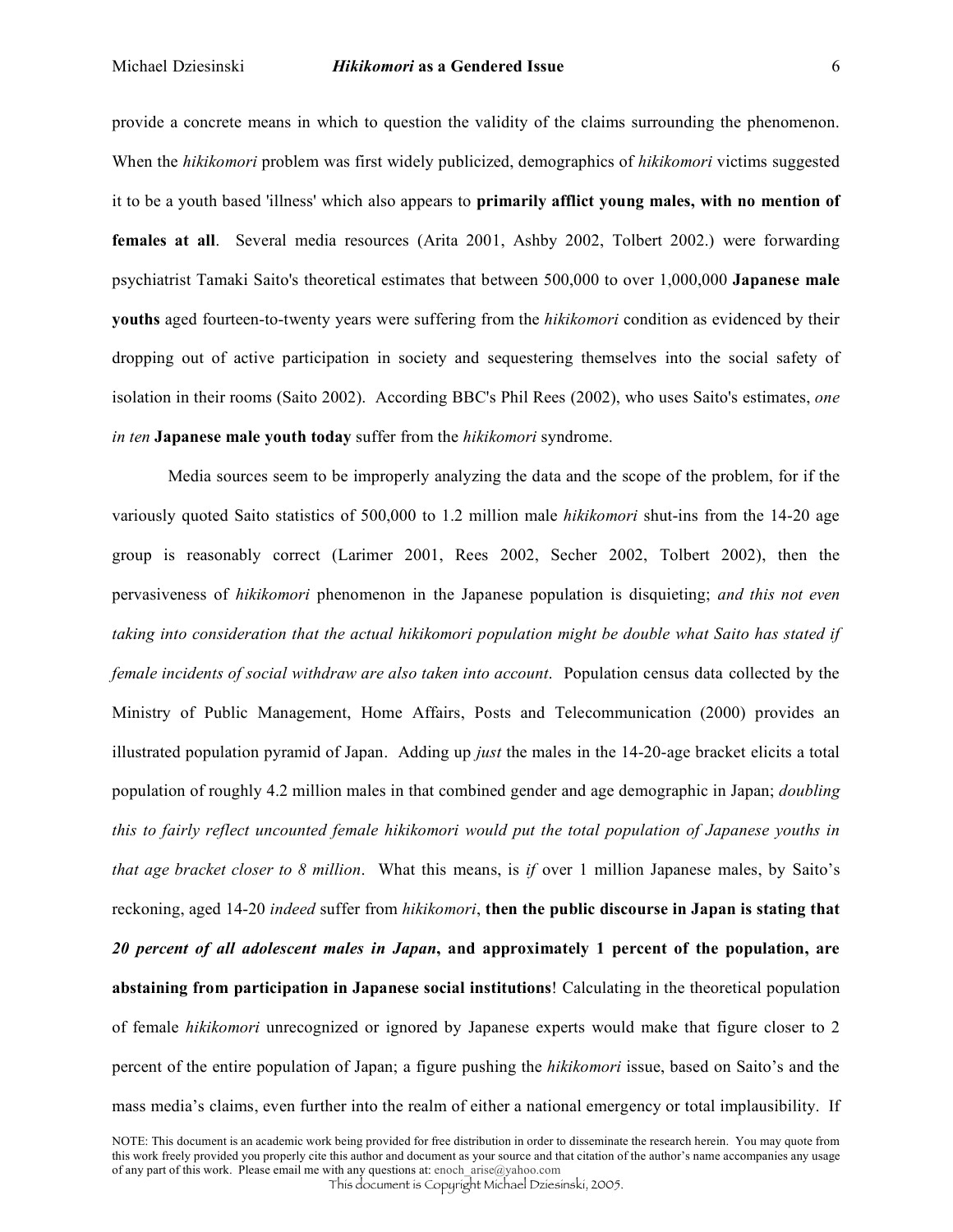Saito's number of 500,000 male *hikikomori* is even a remotely accurate appraisal, then Japanese society as a whole is in dire peril in the coming decades for as Saito points out:

"I think it is dangerous for Japanese society because such people never work or pay tax," he said. "We might be able to rescue some, but half a million will stay withdrawn from society for 20 or 30 years. We could end up supporting them for half a century."

(Watts 2000)

If the outside observer were to accept Saito's assessment on the scope of the *hikikomori* problem in Japan today*, it would mean that a notable proportion of the next generation of the Japanese workforce, both male and female, has already dropped out of the system and Japan can expect serious labor shortages as well as verging on a welfare state in order to support over one million non-productive members of society over the next fifty years!*

However, no one is quantitatively confident about the true scale of the *hikikomori* problem in Japanese society; other experts have proposed a much more conservative estimate of a total of only 50,000 people so afflicted as *hikikomori* in Japanese society (Larimer 2000). Between the disparate estimates of 50,000 to 1.2 million lies the actual number of male and female social drop-outs in Japanese society as defined by '*hikikomori'*. Adding to the problem of a more accurate '*hikikomori* census' is the seclusionary nature of the supposed malady: There is no refuting that *some phenomenon* is occurring within Japanese society, but as long as the causes and symptoms of social withdrawal remain poorly defined and media hype puts forward only the most sensational numbers on the shut-in crisis, caution is advised at taking too much stock in the higher estimates of *hikikomori* sufferers. If the questionably higher estimates of one million or more *hikikomori* cases is accurate, only the due passage of time will indicate if such a calculation is the unfortunate case through employment numbers, economic indicators, and other indirect means.

It would appear that the alarmingly high quotes of *hikikomori* numbers by psychiatric experts, as well as high-profile incidents of violence attributed to *hikikomori*, caused the Japanese government to finally take some action on the *hikikomori* question. Their initial action was to undertake the first official survey on the *hikikomori* issue as conducted through the *Japanese Ministry of Health and Labor* and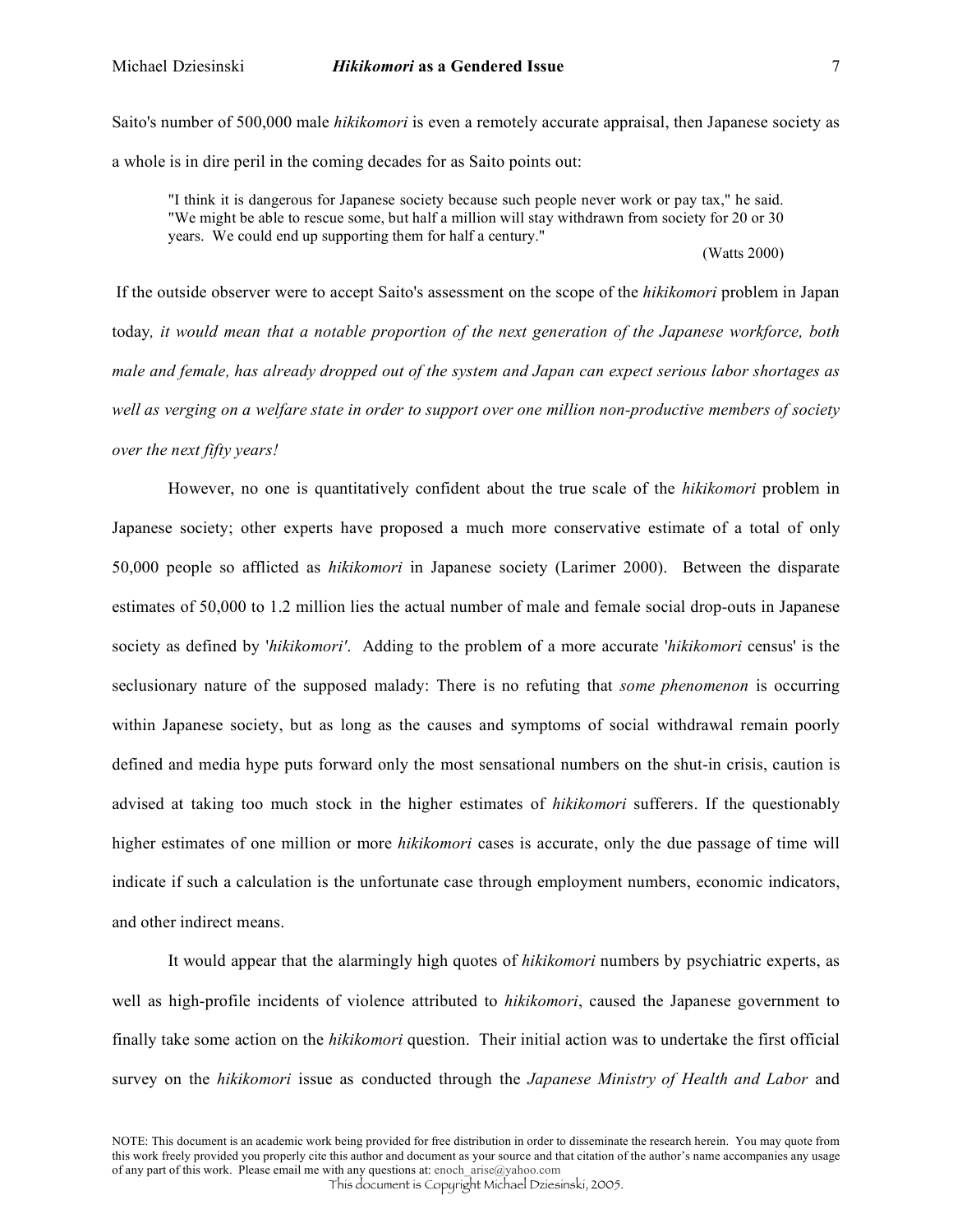release the results to the public May 4, 2001 (The Australian 2001, Secher 2002). Conducted over a twelve-month period, the survey revealed 6,151 cases of *hikikomori*, though there is no indication of gender in that report, registered at 697 public health centers across Japan between May 8<sup>th</sup> and November 30th in 2000; *a concrete number in sharp contrast* with Saito's estimated 1.2 million *hikikomori* nationwide. The criterion in the survey defined '*hikikomori*' as those people who have socially withdrawn from society for six months or more (Secher 2002, Watts 2002).

Results from the *Ministry of Health and Labor* survey indicate that despite popular public perception that the *hikikomori* syndrome is the dominion *of younger Japanese males*, the numbers potentially indicate a much more complex and troubling social issue; possibly a decades-long problem that has been, up to this point, unrecognized by the media and social institutions. In the surveyed 6,151 *hikikomori* cases, the *10-15 age cohort number was 8.4 percent* of the total. The *16-20 age cohort was 19.8 percent*, those aged *21-25 equaled 20.8 percent*, while the *26-30 age cohort equaled 18.2 percent*. After age 30, percentages drop off with the *31-35 age cohort equaling 10.2 percent* and those *36 and above totaling only 8.6 percent*. This would mean that of the reported cases, those over the age of 26 equal 36.8 percent of the group surveyed; if nearly 40 percent of *hikikomori* are in their late twenties or older then the prevailing discourse by the media and the medical establishment are way off base in what actually constitutes a *hikikomori*.

No comprehensive published figures exist with a quantifiable number of legitimate *hikikomori* cases across Japan; even the prospect of conducting an accurate census is problematic at best for as Benjamin Secher (2002) points out,

" . . . the *hikikomori* sufferer who doesn't leave his room to eat is hardly going to pop down to the local health authority to fill in a questionnaire."

This inability to pin down hard *hikikomori* numbers, and thus the scope of the social problem, has many causes and consequences. One of the most obvious is for those looking to cash in on the issue, the potential sensationalism created by 'one million *hikikomori*' splashed across headlines in media outlets and book titles is tremendous. Another concern is the vague definition of the *hikikomori* condition, both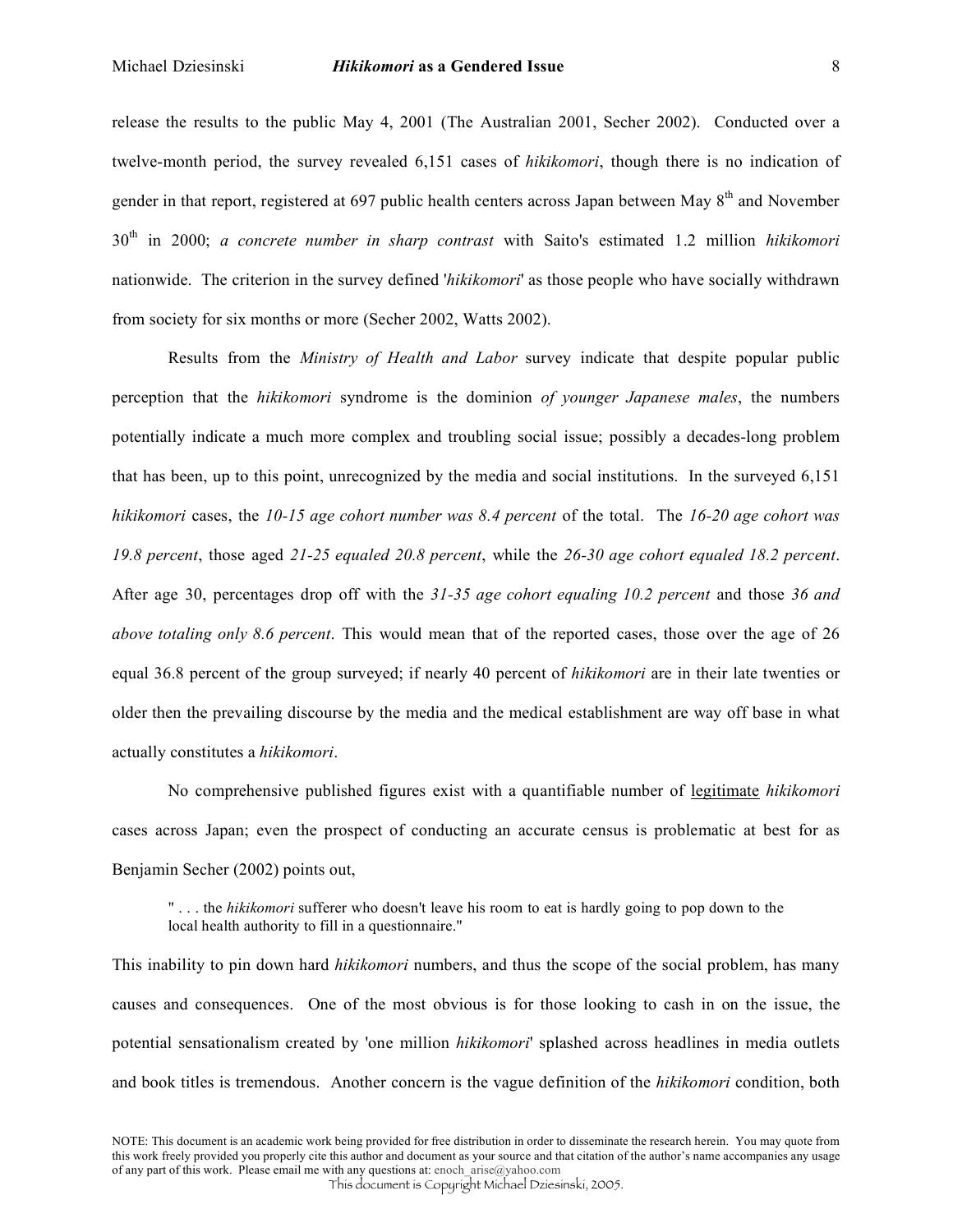in terms of actual causes for the condition and social prejudice in public discourse that it is a predominantly male affliction. A diffuse and poorly defined population of people considered to be afflicted with social withdrawal may obscure 'actual' *hikikomori* needing medical treatment, if such a thing exists, from otherwise healthy people emulating the condition for other reasons. Whatever the actual numbers, age rage, or gender distribution, *Japanese Ministry of Health* officials " . . . do agree it [*hikikomori*] will increase in the future" (The Australian 2001).

### Takeyama Gakkoh; field research at a hikikomori rehabilitation center

From the period of September 2003 to May 2004, this author attempted to resolve the aforementioned problems with the conceptualization of *hikikomori* as put forth in the prevailing media and public discourse on *hikikomori* through direct observation in the form of field research. Staying in residence at a rehabilitation center for *hikikomori* youths for one-week periods over the span of ten months and with a combined observational period of nearly two months, I was able to directly observe both young people being treated for social withdraw and more importantly, the staff and its organizational structure used to rehabilitate these youths.

Due to legal concerns by the University Hawai'i in protecting the anonymity of human research subjects, I conducted my interviews using a coding system that assigned pseudonyms to the individuals and accordingly, I will also fictionalize the names and places where I did my field research. I am cognizant of the fact that fictionalizing peoples names while keeping name and location where they live and work factual makes it very easy to trace them back and therefore jeopardizes the promise I made, not to mention the trust they placed in me as a researcher. Also, in the course of my interviews, the knowledge that I wouldn't be using their real identities made the subjects more likely to answer with sincere *honne* rather than the more guarded *tatemae* that is prevalent in Japanese culture (Doi 1985). Therefore, the Non Profit Organization, NPO, which functions as a rehab center and where I conducted my research will be under the pseudonym *Takeyama Gakkoh*, 竹山学校, and will be abbreviated to TG in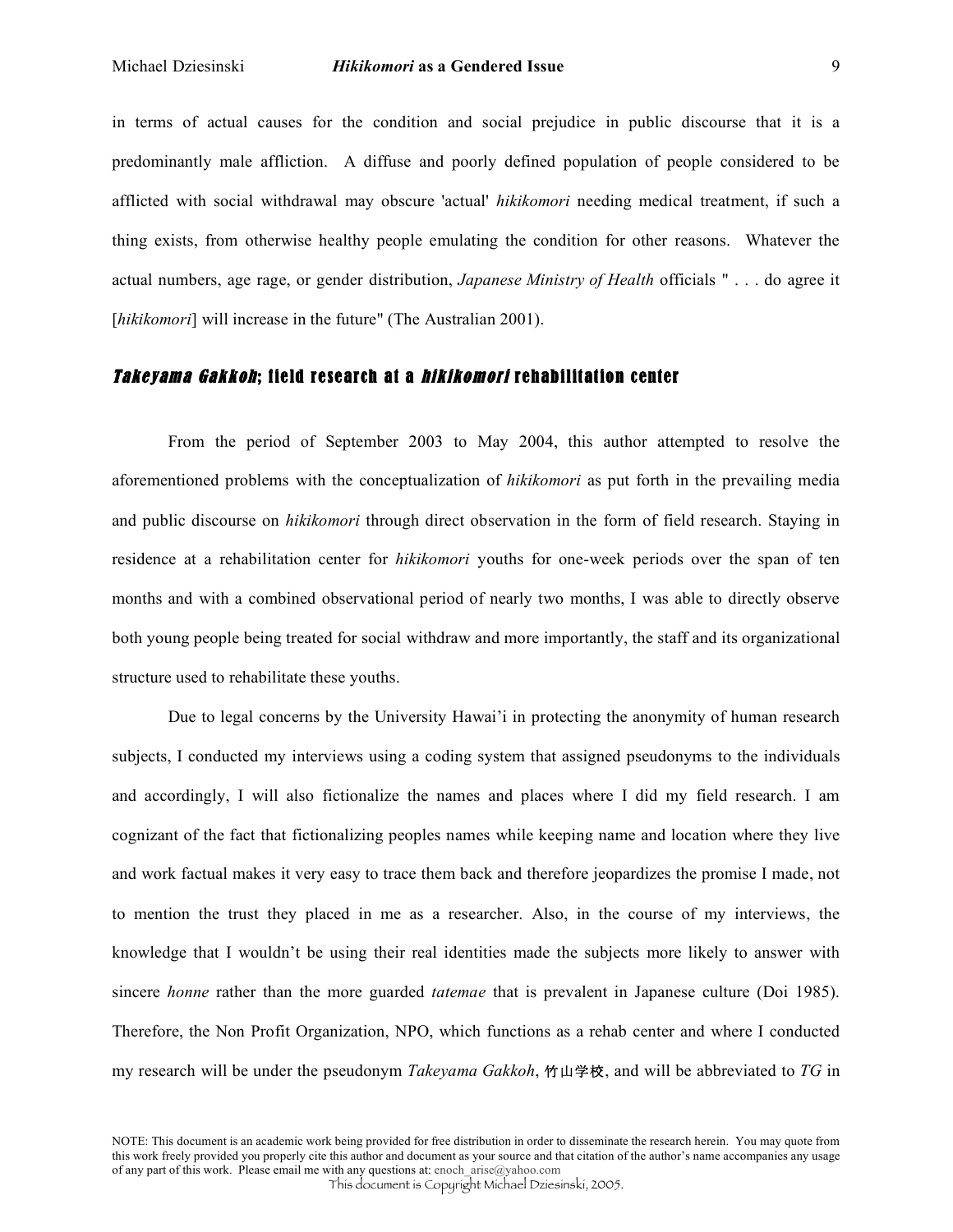discussions in this paper. For the name of TG's proprietor and his wife, who helps him run *Takeyama*, I will use the pseudonym *Mr. Kazu Ishida* and *Mrs. Mizuho Ishida*. In this paper, I will use abridged field observations as well as transcripts from interviews of the staff at TG as source materials.

In the course of conducting my research in the outskirts of Tokyo at TG with my aforementioned concerns about the problems surrounding the hikikomori discourse, I crafted an interview instrument with twenty open-ended questions in order promote candid discussion of the experiences and views of the staff at TG as well as fill gaps of information not presented in books and media about the topic of *hikikomori* (Kudo 2001, Saito 2002). Since I had a limited time in which to interview the busy people on the TG staff, I had to carefully weigh what questions to include that would be the most useful in eliciting responses on various topics. Among the questions on my interview instrument was a question asking if the interviewee felt the *hikikomori* issue was restricted to young males, as the prevailing discourse in the mass media reported, or is social withdraw a problem that equally afflicts both genders:

18) Is Hikikomori a male-only issue? Or do you feel it is an equal problem among both genders? 18)引きこもりは男子だけの問題ですか。それとも、男子女子同じ問題だと思いますか。 (TG Interview Instrument, Dziesinski, 2004)

The responses from this question and others on the TG interview instrument, candid discussions with the TG staff, as well as field observations form the basis of my primary data presented in this paper.

## The three primary societal pressures that 'encourage' hikikomori behavior in both genders

Whatever the specific figures, a notable segment of the Japanese population numbering between 50,000 to 1.2 million has been classified as being afflicted with 'acute social withdrawal syndrome', as a *hikikomori*. So, what then are the contributing factors to the *hikikomori* condition and how easy is it for a 'normal' youth to slip into *hikikomori* behavior patterns? *Hikikomori* counselor Okawara Yasuo, himself a *hikikomori* for two years, says that " . . . anyone can be a victim." What Okawara may be basing this declaration on could be flaws in Japanese society that have created 'cracks' to fall through for those who can't cope with 'normative' social participation in the culture.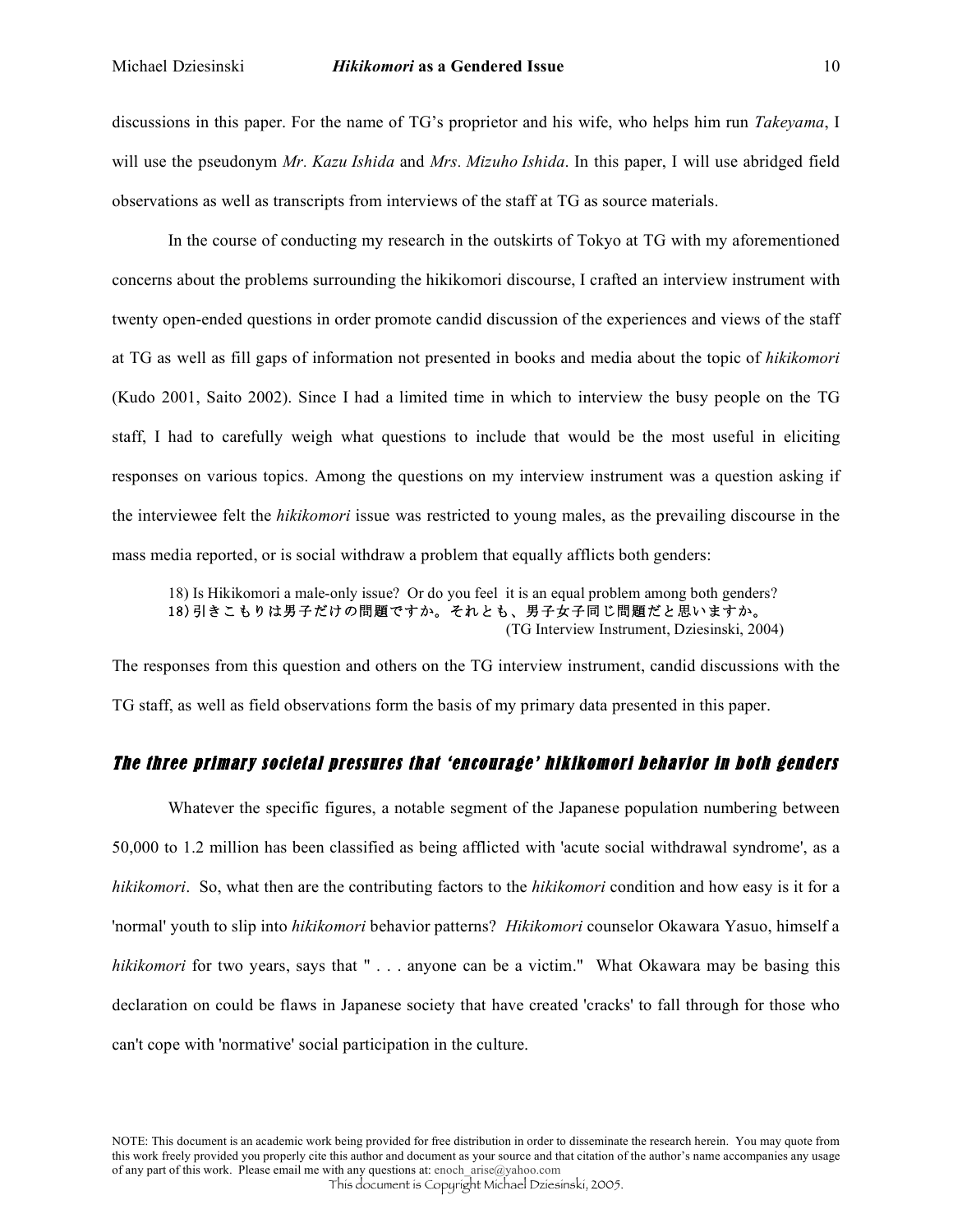While causes attributed to *hikikomori* behavior are manifold, *there appear to be three primary groupings of social forces, or three levels of pressure, from the broadest to the most intimate, exerted upon the lives of Japanese young people which may drive them into seclusion. Foremost* are the cultural expectations placed upon a young middleclass person to conform to norms and succeed in life, only one acceptable mainstream 'route' in which to accomplish this goal—a prestigious education—and the irreconcilable reality the stagnation of the national Japanese economy has brought to the 'dream' of a prestigious career. The *second factor* is a social institution, education, which is the primary means by which to accomplish a successful middle class life in Japan. Sociologist Kawanishi Yuko of Temple University in Tokyo states that "Academic pressure is so high in Japan, youths are developing many psychological problems" (Morgan 2000). Many aspects surrounding the process of education, from daily participation, the societal importance that is placed upon its acquisition, as well as its ultimate purpose, tend to be the primary conflicts that dominates the time and thoughts of many young peoples' lives in Japan and can cause, in cases of extreme stress, the reaction of social withdraw. The *third social factor* is the role the family plays, specifically the mother-son relationship, as it relates to the other two social pressures and, after withdrawal, how the family serves to promote the child's tendency to stay in the safe cocoon of his room.

On the institutional level of education, the excessive pressure to pass high school and university exams, get into the right university, and so a successful career, has long been instilled into students as a 'personal dream' to aspire to as well as serving to create an affluent Post-War Japan. However, the 'dream' has lost its raison d'être after a decade-long economic recession: the utility of passing competitive exams as well as the stress surrounding them has been called into question by students who increasingly see no point in the practice. Students also lack sympathy from their parents who themselves endured 'exam hell' a generation before their children and therefore see it as a normal rite of passage into adulthood unlike those of the previous generation (White 1994). These realities could be motivating influences for the increasing incidents of *hikikomori* in Japanese schools, places that Dr. Kawanishi declares to be: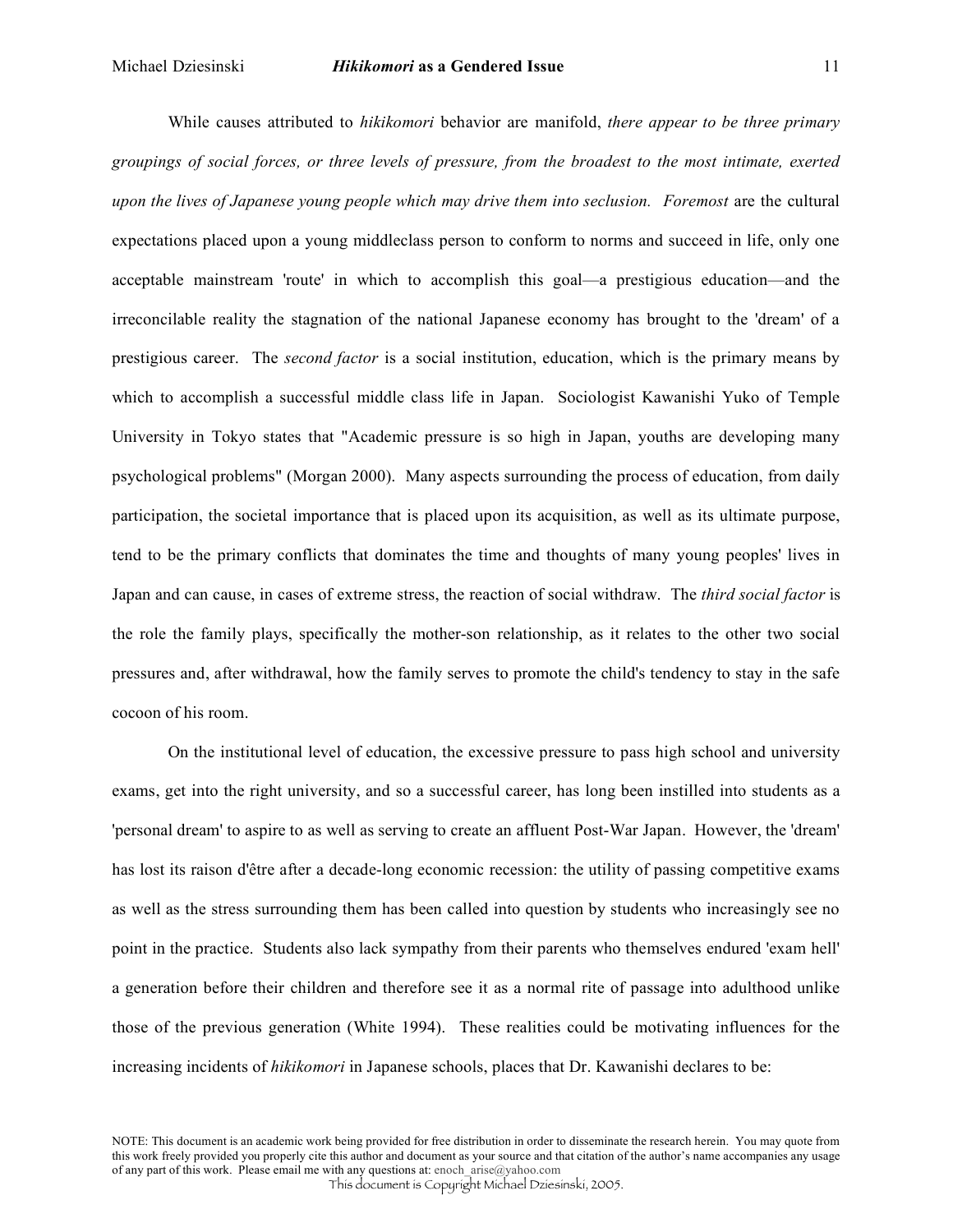" . . . extremely nasty and dark, the way kids are bullied is both physical and psychological. Many victims just stop going to school, and eventually completely withdraw from society."

(Morgan 2000)

The *Ministry of Education, Culture, Sports, Science, and Technology* has figures indicating that the number of school refusals, *tôkôkyohi*, by students is twice the figure ten years ago with 134,000 absent for thirty consecutive days or more in the 2000-2001 academic year (Secher 2002, Tolbert 2002). School Refusal was previously defined by the *Ministry of Education* as a student missing fifty plus days but recently, the Ministry reduced the criterion to thirty days in order to catch the delinquent behavior earlier (White 1994). By as early as middle school, Japanese students begin to sense how far they can take themselves within the academic system and thus the types of careers they might look forward to performing. As Merry White states:

"There is no place for the late bloomer in such a system; second chances are available only under special conditions. Limited second chances are provided by taking a year or more out between high school and college for extra study, often in full time cram schools (*yobiko*)."

(White 1994)

Keigo Okonogi, a professor of Psychiatric Medicine at Tokyo International University further supports this sentiment:

"In today's society, with its stress on everyone following the same course and pursuing the same goals, there are so few chances to recover your footing once you've stumbled – if you've been bullied, for example, or if you've failed an entrance exam,"

(Reuters 2001)

This lack of a 'second chance' spells academic suicide for those who have chosen to withdraw; once they have fallen off the rails of the main middle class education track, there is no getting back aboard to fulfill the Japanese dream of attending a prestigious university and getting a good career. This factor may also explain some *hikikomori's* long bouts of seclusion which can span years; the *hikikomori* are reluctant to re-enter society because they have no clear idea of what role they can assume once they do so. *Akibin*, a pseudonym meaning 'empty bottle' is used by a *hikikomori* who states,

"Allowing a blank to appear on your resume is like social suicide. Once you leave your position in this sick society, there is no way back."

(Secher 2002)

NOTE: This document is an academic work being provided for free distribution in order to disseminate the research herein. You may quote from this work freely provided you properly cite this author and document as your source and that citation of the author's name accompanies any usage of any part of this work. Please email me with any questions at: enoch\_arise@yahoo.com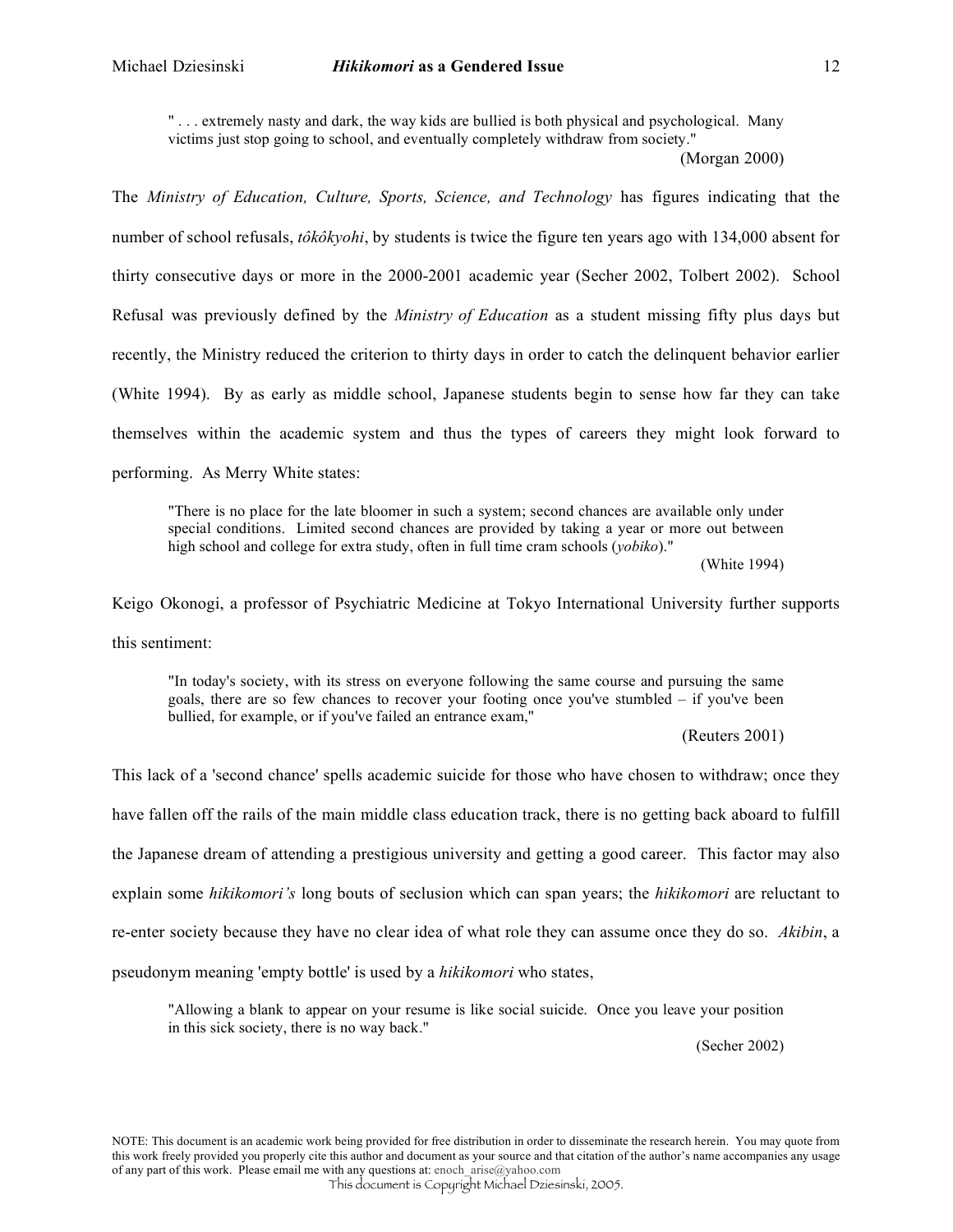#### Michael Dziesinski *Hikikomori* **as a Gendered Issue** 13

If the figure of one million *hikikomori* nationwide is assumed for a moment to be accurate and the fact that the present academic system offers no second-chance apparatus, such as the community college system in the United States*, this means that up to one-fifth of the next generation of the Japanese workforce who were formerly hikikomori may only be qualified for blue collar employment if they can work at all*. On the more conservative side, even with 'only' 50,000 such resume-less *hikikomori*, this is troubling news for a rapidly aging society that will already need to import foreign workers in order to maintain its workforce in the coming decades.

On the topic of educational pressure, of interest is the congruence between study habits and the need for privacy in order to maintain good grades as well as attending both regular school and cram school by 'normal' students in comparison with the typical seclusionary habits of a *hikikomori*. According to Merry White,

"Some Japanese teens—especially boys—manage to create the illusion of private space by using night as day and vice versa."

(White 1994)

Students will arrive at home right after cram school or a school activity usually around six in the evening, bathe, snack and take a nap. They awake at one or two in the morning to eat dinner laid out on the table by their mother as they begin studying until four or five in the morning, they fall asleep to awake for breakfast and go to school at seven or eight. This then is the pattern of routine behavior by a relatively normal and socialized Japanese teen who wishes to get some private space and avoid needling from parents. According to various sources (Barr 2000, Larimer 2000, Murakami 2000, Tolbert 2002) *hikikomori*,

" . . . live in reverse: they sleep all day, wake up in the evening and stay up all night watching television or playing video games. Some own computers or mobile phones, but most have few or no friends."

(Murakami 2000)

Interesting is that *normal student behavior in the home and that of the problem adolescent, the hikikomori, are not that different with the main exception is that one group is doing homework in the late hours* during the reversed sleep schedule.

NOTE: This document is an academic work being provided for free distribution in order to disseminate the research herein. You may quote from this work freely provided you properly cite this author and document as your source and that citation of the author's name accompanies any usage of any part of this work. Please email me with any questions at: enoch\_arise@yahoo.com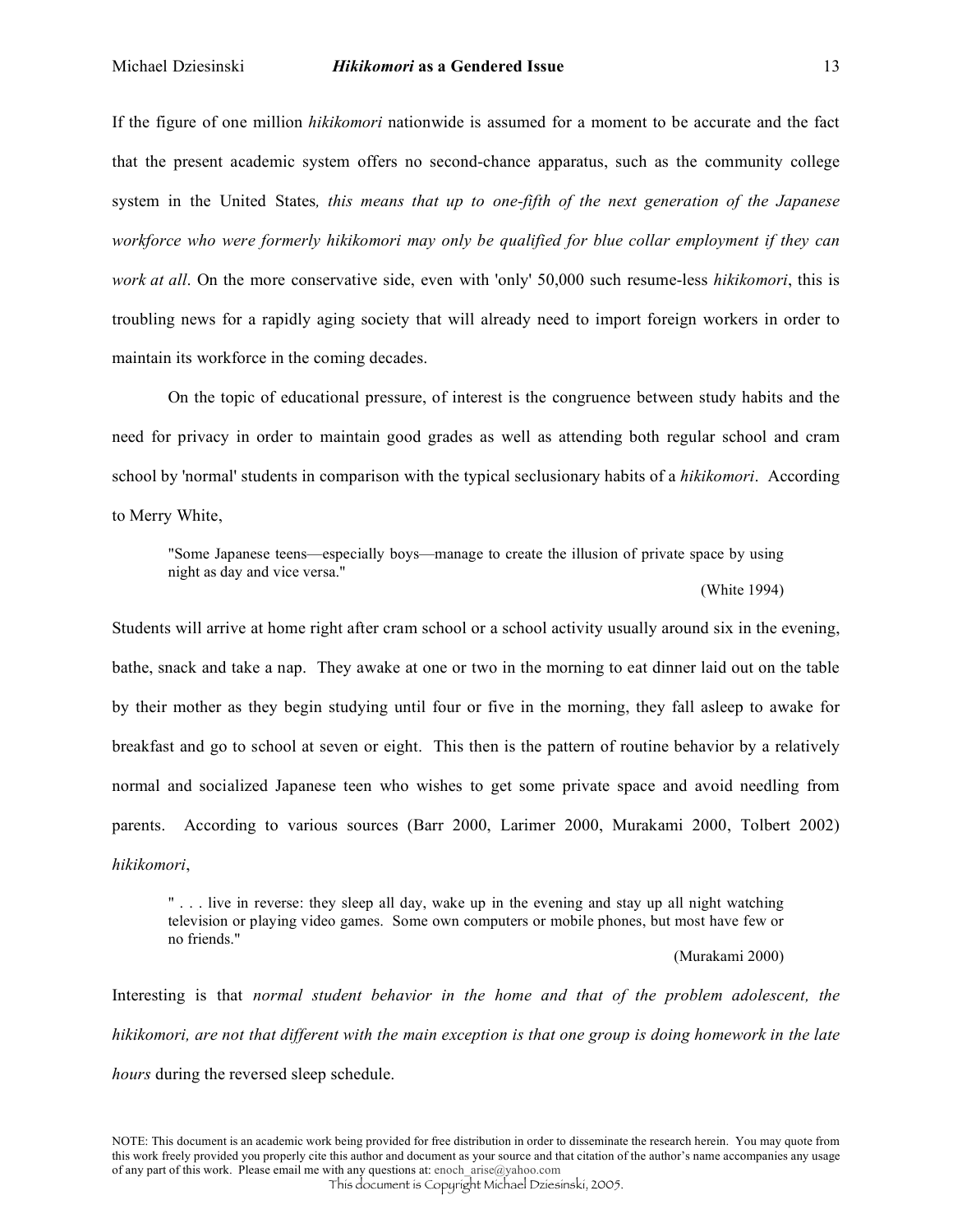More broadly, the problem of interaction between the family and the *hikikomori* victim returns again back to the issue of authority as Rohlen states that:

" . . . in sending their children to school, Japanese mothers essentially relinquish their authority [over the child] to the school which then has the responsibility to train the children to be members of society (*shakaijin*)."

(Rohlen 1989)

The repercussions for this 'changing of the guard' in authority as a student enters school is that his parents do not represent any source of authority to him in his daily life; they are more akin to 'friends'. The *hikikomori* has withdrawn *because* he was unable to cope with the conformity demands placed upon him by his school peer-group and more expansively, the expectations of the educational system in general. That the *hikikomori* youth has *already* rejected the normative authority figure from his life as a student, his school peers, means that his parents will most likely hold no sway once he socially withdraws. While the parents put pressure on him to succeed in school, *it is in support of the authority of the controlling institution, and by extension, the peer group*. Parents usually perform the role of providing succor to the child through 'soft' parenting or acting in the capacity of friend rather than an authority figure (White 1994). Merry White adds:

" . . . childrearing customs in Japan are based on the idea that going against the child in any way is counterproductive, adults are not intrinsically seen as oppressive authority figures by children." "Training for adult relationships and responsibilities is actually conducted more in the peer relationships of classroom and activity group, and social ethics are learned . . . in . . . peer groups rather than from adults."

(White 1994)

As the *hikikomori* sufferer lacks an authority figure in his life, the peer group, and parents appear hesitant to reassert authority through 'tough love'—as this is not something that society normally expects of them—parents first seek the advice and counsel of institutional authority figures. Institutions that often have no solutions for the family with a *hikikomori* nor suggestions besides 'waiting it out' until the child voluntarily recovers. Until the last few years, this 'wait and see' advice was a standard response by institutions though has gradually changed with extensive media coverage on the *hikikomori* issue.

With no 'out' offered by a strong authority figure and months of seclusion dragging into years, the *hikikomori* becomes frustrated and sometimes very aggressive towards their only remaining source of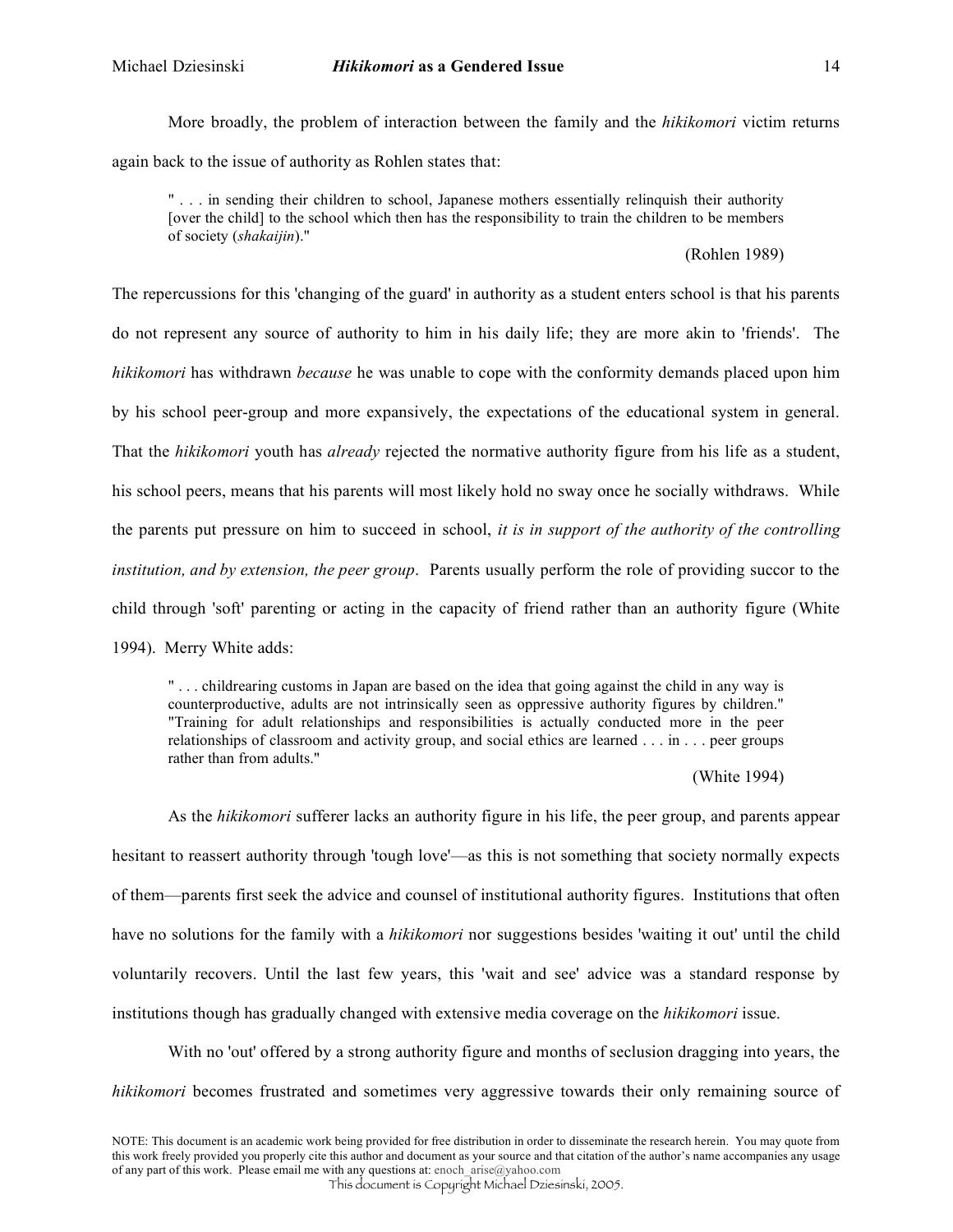social interaction, their family. Even this communication is often limited to an exchange of notes on the kitchen table. This lack of social bonds with their live-in *hikikomori* could also explain why many parents feel terrorized by their own children: in the most extreme cases, families have been physically attacked by their own children and forced to live at a relative's house, sleep in their car, or even a closet in the home (Rees 2002).

## Social withdraw is not just for boys: hikikomori as a gendered issue

As stated before, the interview instrument questions at TG were open-ended and so during the course of interviews sessions with the TG staff, I often asked unscripted follow-up questions based upon the interviewees initial response. The general consensus of responses by the staff in the interviews was that they had observed firsthand over the years at TG that the problem of social withdraw afflicts both genders in Japan equally based upon the youth who end up at the Takeyama Gakkoh rehabilitation center:

Though there was no thought about whether *hikikomori* was only male or female ten years ago, eventually society took a fixed viewpoint toward the (*hikikomori*) issue to that extent that young men were seen to be the biggest problem. However, I have observed that young men and women are the same (in regards to the distribution of *hikikomori*) currently. (Translation of TG Interview transcript # TG050104003, Dziesinski, 2004)

Even Takeyama Gakko's head, Mr. Kazu Ishida, when relating his eighteen-year involvement since he first began helping socially withdrawn youth at TG, states that long before it was labeled '*hikikomori'* by popular discourse society, the TG facility had functioned as a center to help troublesome children of all stripes, be they delinquents or even violent in nature. Mr. Ishida casually mentions the fact that one of the

first 'cases' of *hikikomori* he encountered in his job was in fact a female:

(Back then) *hikikomori* students just began to appear in front of me (as new TG cases), (there was) a female student who would not take even one step outside of her house. I would say that I first became interested (in *hikikomori*) with that female student's reasons why she wouldn't go to school nor go outside of her house. Clearly, my interest was that I didn't understand this young person standing right in front of me, and I asked myself 'why?' is this happening? My (initial) interest in *hikikomori* was that I wanted to see (what is was all about). That was how I first became interested in (the *hikikomori* issue).

(Translation of conversation with Kazu Ishida, Dziesinski, 2004)

Most of the staff of eighteen at TG are part-time or volunteer positions. However, about a half dozen of

the administrators at TG are full time and have been treating youth exhibiting the symptoms of acute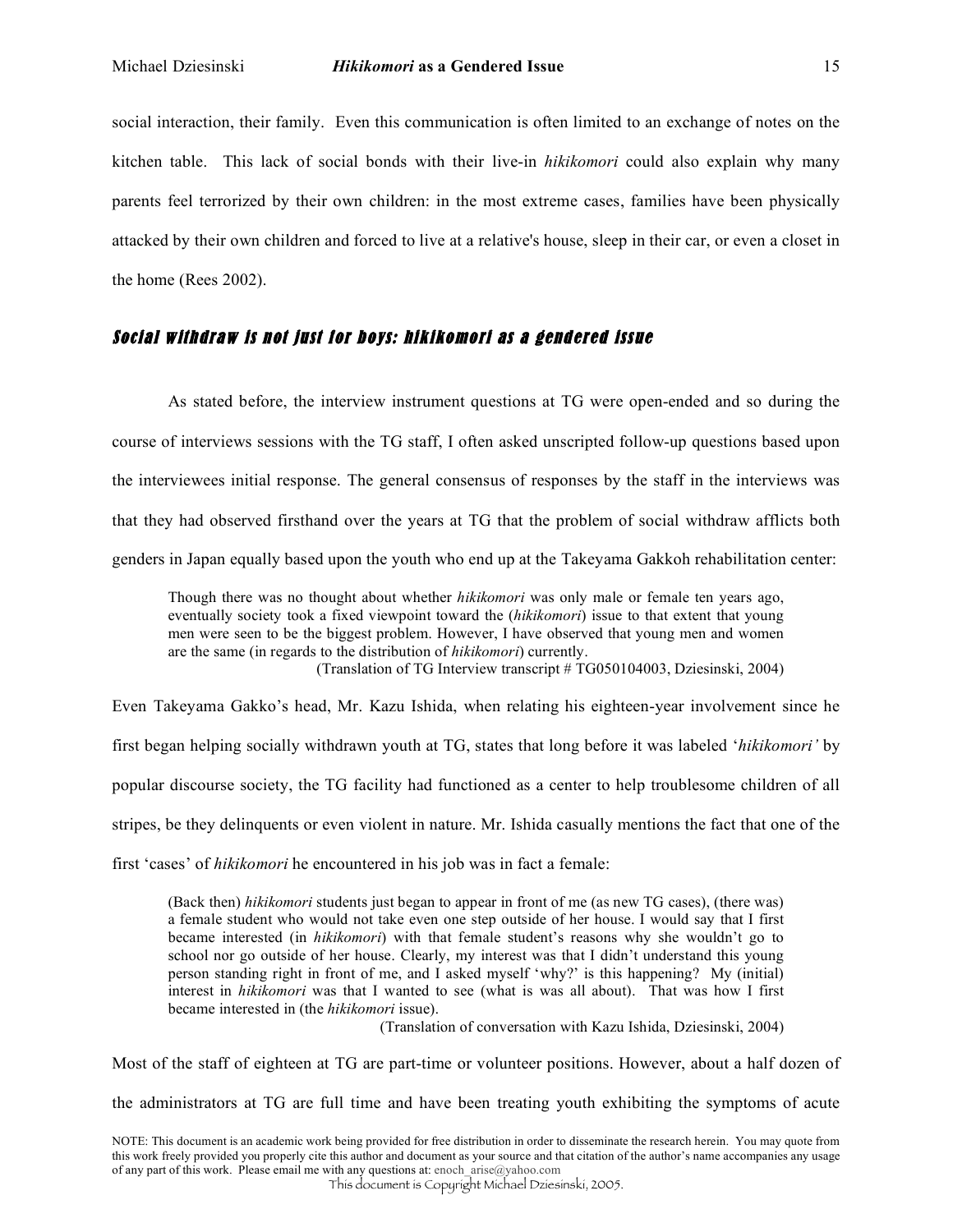social withdraw, later to be labeled as *hikikomori*, for periods approaching nearly two decades, as is the case with Mr. and Mrs. Ishida. In various conversations with them during the course of my two months of field research, it became clear that in their long experience treating *hikikomori*, the prevailing attitude of the TG staff was that the number of cases of female *hikikomori* that they had encountered pretty much followed the population distribution of both genders in Japan, meaning that the incidence of social withdraw among young females was roughly even to young males.

However, considering the student population at TG during the time of my field research, of the sixty students I encountered at the main TG complex, I only ever witnessed seven female students, and of these, one was a recovered *hikikomori* who stayed on to help out with the center. I asked the TG staff both in interviews and in casual discussions about disparity in the number of male to female *hikikomori* at their facility: with nearly eight-to-one ratio of TG students being male, did this fact strike them as odd, especially with their previous statements that the occurrences of male and female *hikikomori* in Japanese society are pretty much equal. To explain why the student population at TG was mostly male, the TG staff commented that the parents of sons consistently seek outside help for their child; socially withdrawn females are viewed with less urgency by Japanese parents. Several of the staff stated that the reasoning for this is that most parents with daughters do no feel that girls staying in the home as a recluse is problematic:

In Japan, boys go outside; girls (stay) in the house. Therefore, boys who don't go outside are a problem. Because girls who stay inside the home come outside for the purpose of marriage, the parents don't (see) a problem.

So, a girl becomes a little withdrawn, a *hikikomori*. But, the parents don't yet understand this: "Ah, you are staying in the home, that's fine", they think. (Translation of TG Interview transcript # TG50104001, Dziesinski, 2004)

What my field research at Takeyama Gakkoh appears to indicate is that, in so afar as raw numbers, the phenomenon of *hikikomori*, acute social withdraw, is something afflicts both genders of youth in Japan in equal measure. The social pressures are the same, the reaction of youth to those social expectations are similar, whether they are male or female. However Japanese society, either due to the prevailing discourse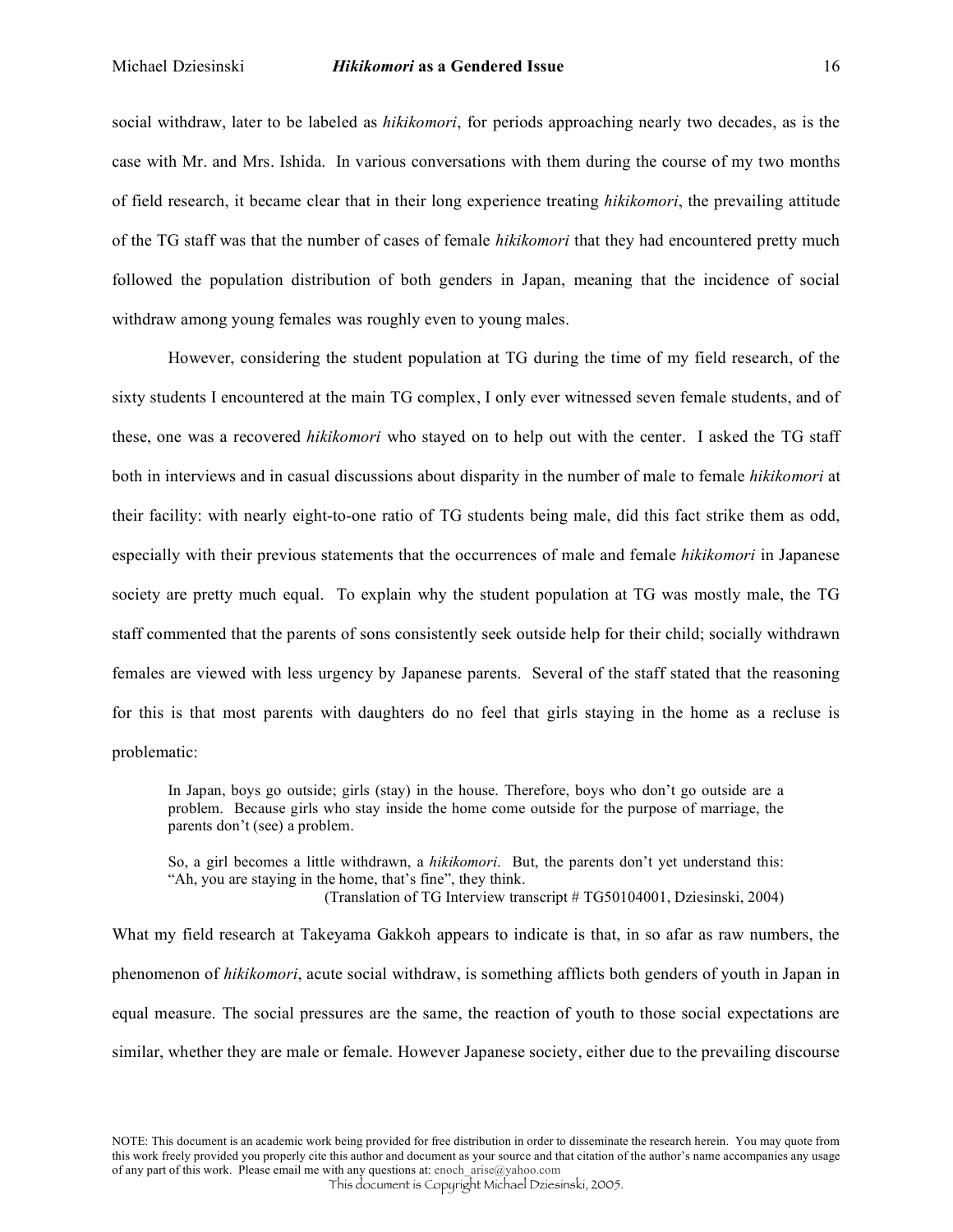on *hikikomori* or the some other factor, does not seem to acknowledge that its sisters and daughters who choose a life of seclusion in their rooms as something meriting attention or alarm.

### Amae: The mother-son relationship in the Japanese family.

Despite the aforementioned three types of social pressure which act upon both male and female youth equally in Japanese society, one additional factor that may explain why young men are more susceptible to social withdraw, or at least explain why they might be more readily recognized as doing so by Japanese parents, is the tight mother-son relationship of co-dependency in Japanese society termed as *amae* (Doi 1971). In the process of raising her children, an intimate bond forms between mother and child, often the son, within the cramped intensity of the Japanese home environment. Takeo Doi states that this co-dependency between mother and son, combined with the near total absence of a father-figure in young children's lives due to the salaryman ethic in Japan, was a major factor for school refusal, *tôkôkyohi*, back in the 1970s and 1980s. The cultural phenomenon of *amae* may also be a contributor to the more extreme behavior of total seclusion by *hikikomori* in this decade. The predominately *mother-son* bonding of *amae* may explain, in part, why female *hikikomori* in Japan go unrecognized.

Since the Postwar Era, education has become a primary means of ensuring social mobility in Japanese society. As a consequence, many Japanese mothers end up overseeing nearly every aspect of a son's life in order to ensure his success in school. This zealousness to succeed, is in many cases, further wrapped within the social relationship of *amae*, a phenomenon that came to be termed 'education mama', *kyohiku mama*, back in the 1970s and 1980s and continues to this day (Condon 1991, White 1993). These 'education mothers' are so heavily invested in the future success of their son's academic careers, that its pursuit often subsumes all other aspects of the mother's life; it should come as no surprise that as the first generation of young men raised by *kyohiku mama* became adults themselves, they continued to identify heavily with their mothers in what Doi calls "the fatherless society" of Japan (Doi 1971). The 'smothering' of a Japanese son in the *amae* relationship, within the cramped quarters of a Japanese household, forms a strong co-dependency bond between mother and son that doesn't end with the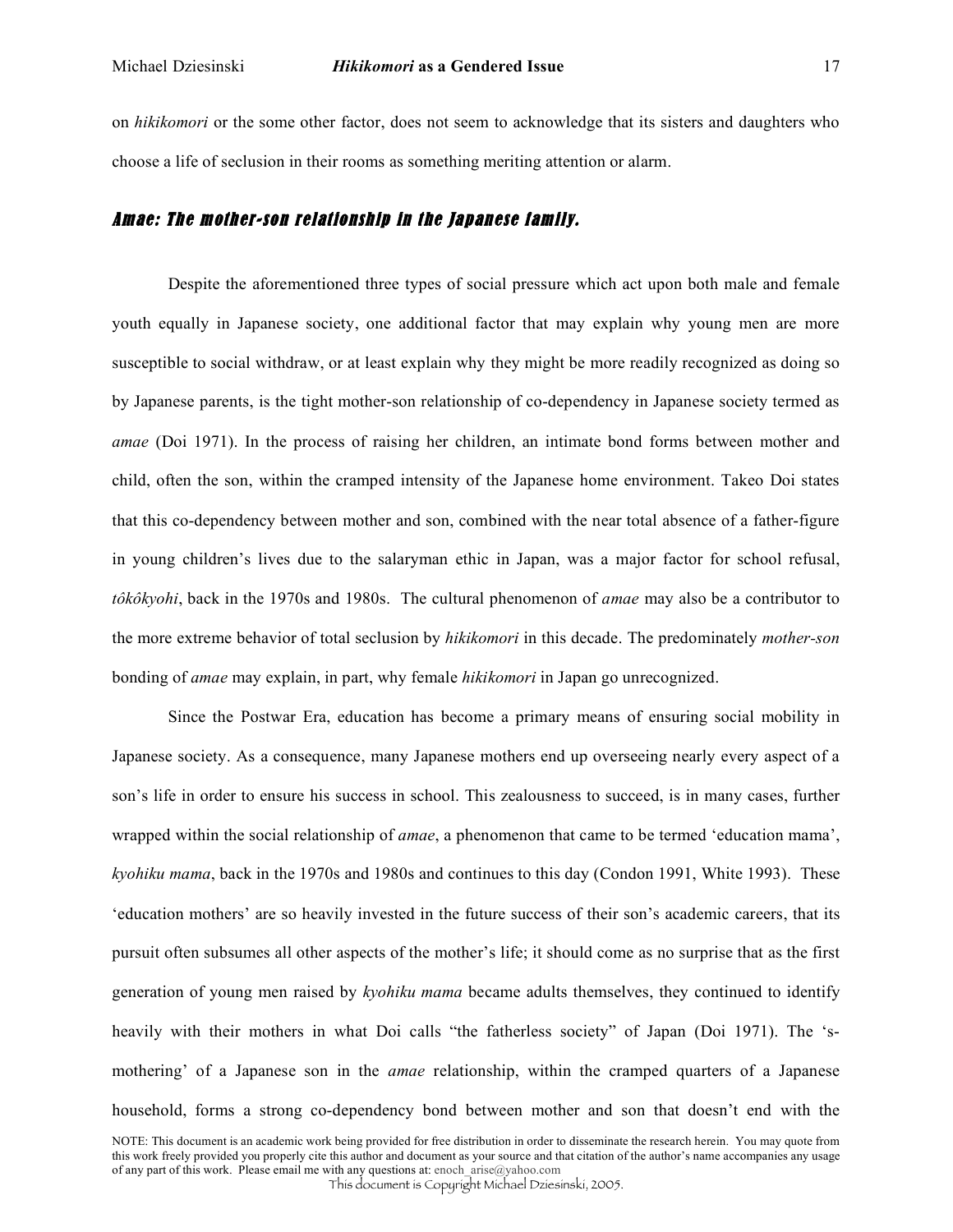#### Michael Dziesinski *Hikikomori* **as a Gendered Issue** 18

business of school (Doi 1971); the son comes to associate females in his life with that over-nurturing aspect of his mother, and he comes to expect being waited on hand and foot— on being dependent. Conversely, what the mother might hope to gain from the *kyohiku mama* relationship, perhaps if even only on a subconscious level, is that all of the time invested will lead to care in her old age (Doi 1971).

The *amae* relationship has an influence even after the son leaves the nest, one form is the codependency of the *sempai-kohai* relationship in the workplace mirroring that of school and home life with the mother. Another aspect of *amae* might possibly be seen in the cultural currency of *on*/*giri and ninjoh*, social debt/repayment and human feeling, which undergoes continual trade amongst Japanese in every aspect of social relationships (Doi 1975). In addition, young men who have been pampered by their mothers tend to look for similar treatment in girlfriends and spouses, which lead to all types of dating problems in adulthood. In fact, the stress of these male expectations on women may be seeing a backlash in Japanese society, as recently, there is a phenomenon in Japan which appears to be a wholesale rejection of young men by the opposite sex in the form of *Parasite Singles*; young women who continue to live at home and refuse to give up the easy affluent lifestyle they currently enjoy only to marry young men and become the 'new mothers' and personal servants of their young husbands (Naito 2000, Tolbert 2000, Zielenziger 2002)).

In fact, the social structures and cultural expectations in Japan experts like Doi were commenting on three decades ago in relation to the problem of school refusal, *tôkôkyohi*, have echoes in the present day by Psychologist Saito Tamaki and other modern experts when discussing the causes and problems surrounding the current issue of *hikikomori*. In what appears to be an agreement of Doi's older assessment in the 1970s of Japan's 'fatherless society', Saito asserts that in Post-War Japan, men are not a presence in the home as they dedicate themselves to work and that " . . . women (are) expected to stay home and dedicate themselves to their children's education" (Barr 2000). Saito's criticism with this social development in Japan is that " . . . mothers spoil their children and later on 'these families support grownups with no conditions.'" (Barr 2000). And that: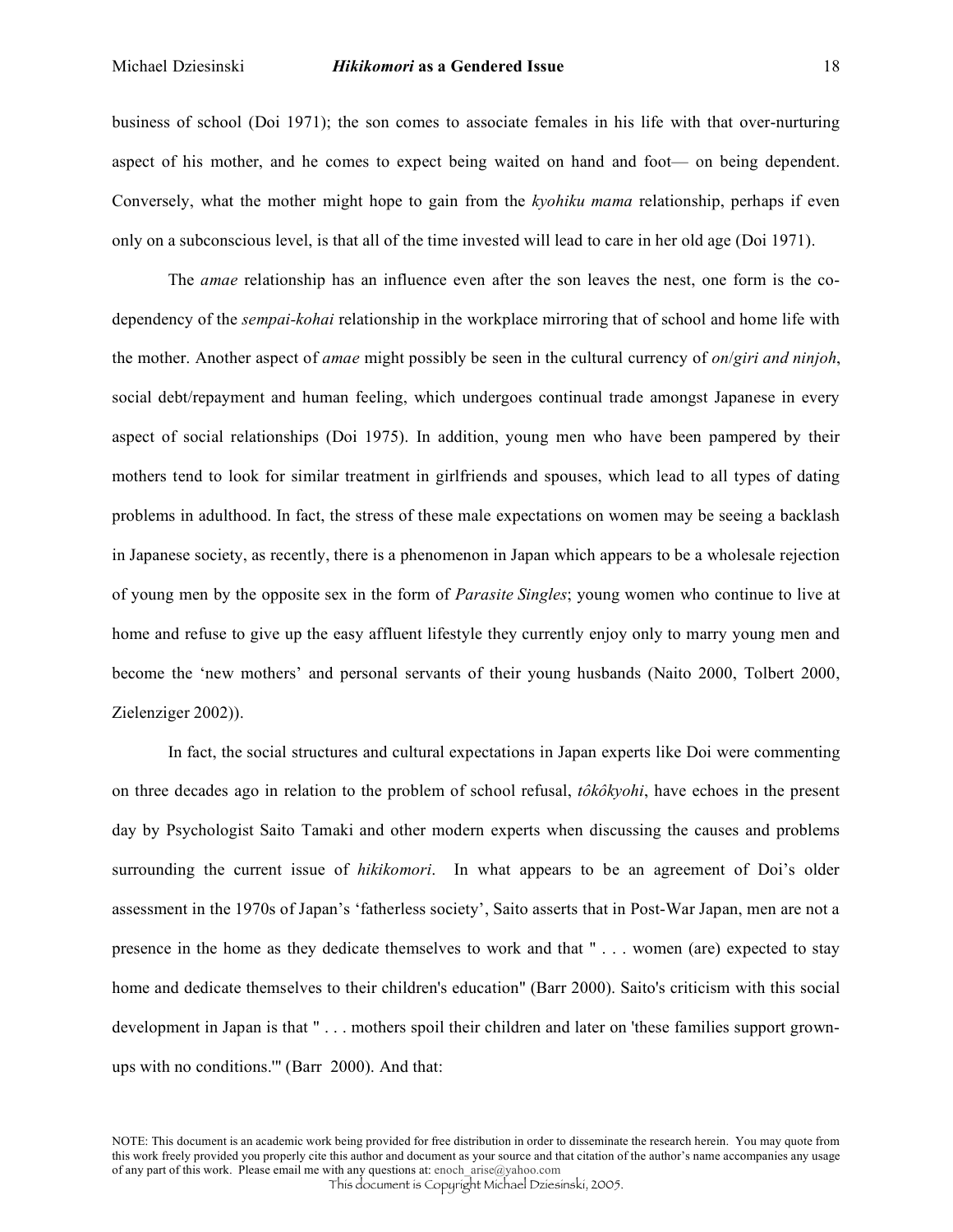"In Japan, mothers and sons often have a symbiotic, co-dependent relationship. Mothers will care for their sons until they are 30 or 40 years old."

(Rees 2002)

Of course, the *kyohiku mama/amae* relationship can backfire in the worst of ways if the son rebels from this 's-mothering' treatment. The cultural mechanism of *amae* may serve as one of the catalysts for young males who want to rebel from this so-dependency with their mothers as noted in the 1970s by Doi (1971) with *tôkôkyohi* and now in the present day with Saito's *hikikomori* (Rees 2000). Rebelling, these young males shut themselves in their rooms and become *hikikomori*—however, the original problem doesn't go away as the young man continues to live under the same roof as their mother. Saito feels one of the primary problems with any rehabilitation as well as the long stretches of isolation by *hikikomori* youth can be blamed on the affluence of Japanese families today, and especially on Japanese mothers who smother their child and allow them to stay withdrawn in a nurturing environment of the home awash in *amae* (Rees 2002).

So the question is, where do daughters fit into the *amae* relationship? What is the role of a daughter in a Japanese family that also has a son? One of the problems with the label of *hikikomori* is that it is a descriptor for a final observed behavior of a person, *acute social withdraw*, not of the factors which pushed a young person into the act. While *amae* may indeed be one primary factor that pushes young boys into becoming *hikikomori*, that does not mean that young females do not also feel the stresses of the *amae* relationship in similar ways to their male counterparts, nor does it mean that most males or females who become *hikikomori* do so due to *amae*. And as stated before, *hikikomori* is a 'catch-all' label, so equal numbers of *hikikomori* who are female exist, though the emphasis on the causes for their rejection of society may be subtly different from males; females may become *hikikomori* more often due to school pressures, depression, or the neglect of attention by Japanese mothers, but whatever the causes it results in a population of female *hikikomori* roughly equal to males. Alternatively, Japanese daughters may turning into *hikikomori* for the very same reasons as young men, *amae* or school, but Japanese mothers are simply too engrossed in their son's lives to notice, or the cultural expectations on a female's role in society does not flag the behavior of acute social withdraw as alarming.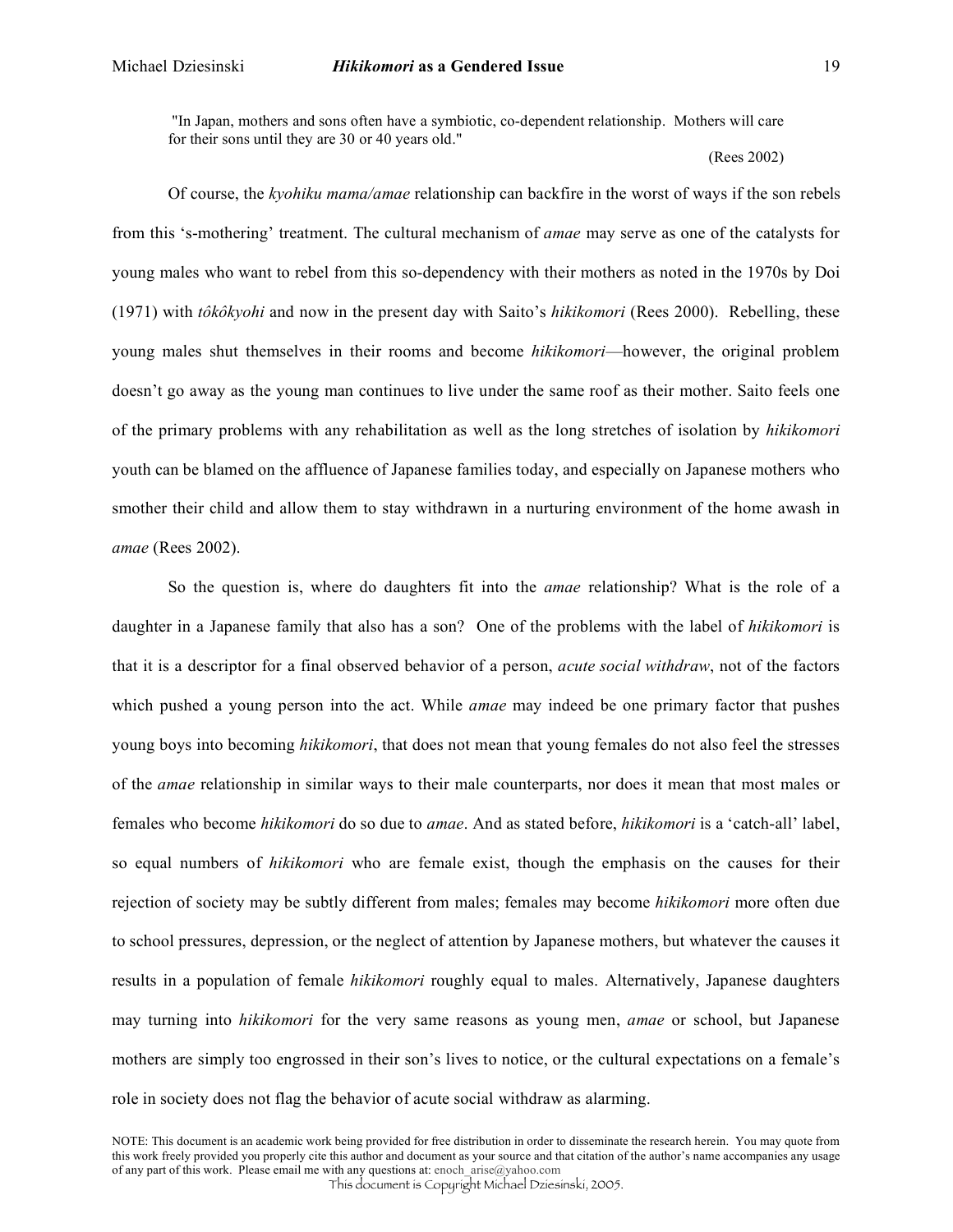## Family expectations for sons and daughters in Japanese society

The Takeyama Gakko staff, people who actually work and interact daily in the *hikikomori* support industry daily with these troubled youths, believe that the distribution of *hikikomori* is equal amongst young males and females. As previously discussed, the three primary societal pressures of middle-class expectations, the institution of education in Japan, and those of the family tend to tip Japanese youth of both genders into social withdraw labeled as *'hikikomori'* today in Japan. However, based upon the direct observations by the TG staff as stated previously, social withdraw afflicts equal numbers of young females and males. What then might be the factor in Japanese society that causes a differing treatment of hikikomori girls over *hikikomori* boys?

Q: …At Takeyama Gakko, there are students who are female. So, why did the parents of those girls bring their children to this place for help? Currently, seven of your students are females. Why did they come?

A: *Although they are girls* [Emphasis mine], their parents felt there was a problem so they brought them here (to TG).

A: The girls wouldn't take even one step to go outside, they couldn't make friends, *it wasn't that they weren't obedient/docile girls, the girls were far TOO docile and quiet*. [Emphasis mine], The parents for those girl's who are here at TG didn't think (the girls) wanted to work at a job like boys. What's more, though they are girls, (the parents) I think, wanted their daughters to become energetic and healthy.

(Translation of TG Interview transcript # TG50104001, Dziesinski, 2004)

Here is the experience of a now adult female recovered *hikikomori* that I interviewed in explaining her

experiences with her parents before being brought to Takeyama Gakkoh for help:

Q: At your home during the interval (your were *hikikomori*) what did you do?

A: At that time, I watched TV, although from the beginning to around the end (of my seclusion), it changed. Around the beginning (of my withdraw), I watched TV and the like. Because whatever I did I was still depressed, I would end up only staring at the wall (in my room) like "this" [shows a blank expression].

Q: During the time you were a *hikikomori*, speaking of your family, what was the feeling of your parents? What was their thinking?

A: At that time, (they) did bully/harass me a about (the problem) a little. At that time, although at home, I had my feelings hurt because my parents didn't offer me any kind words, and although not at school, I (also) had my feelings hurt by my parents (in addition to those at school); against my will, I was made to do class lessons (at home).

Q: From seventeen years until nineteen years old, you were socially withdrawn, how did you come to Takeyama Gakkoh? Why did your family contact Takeyama?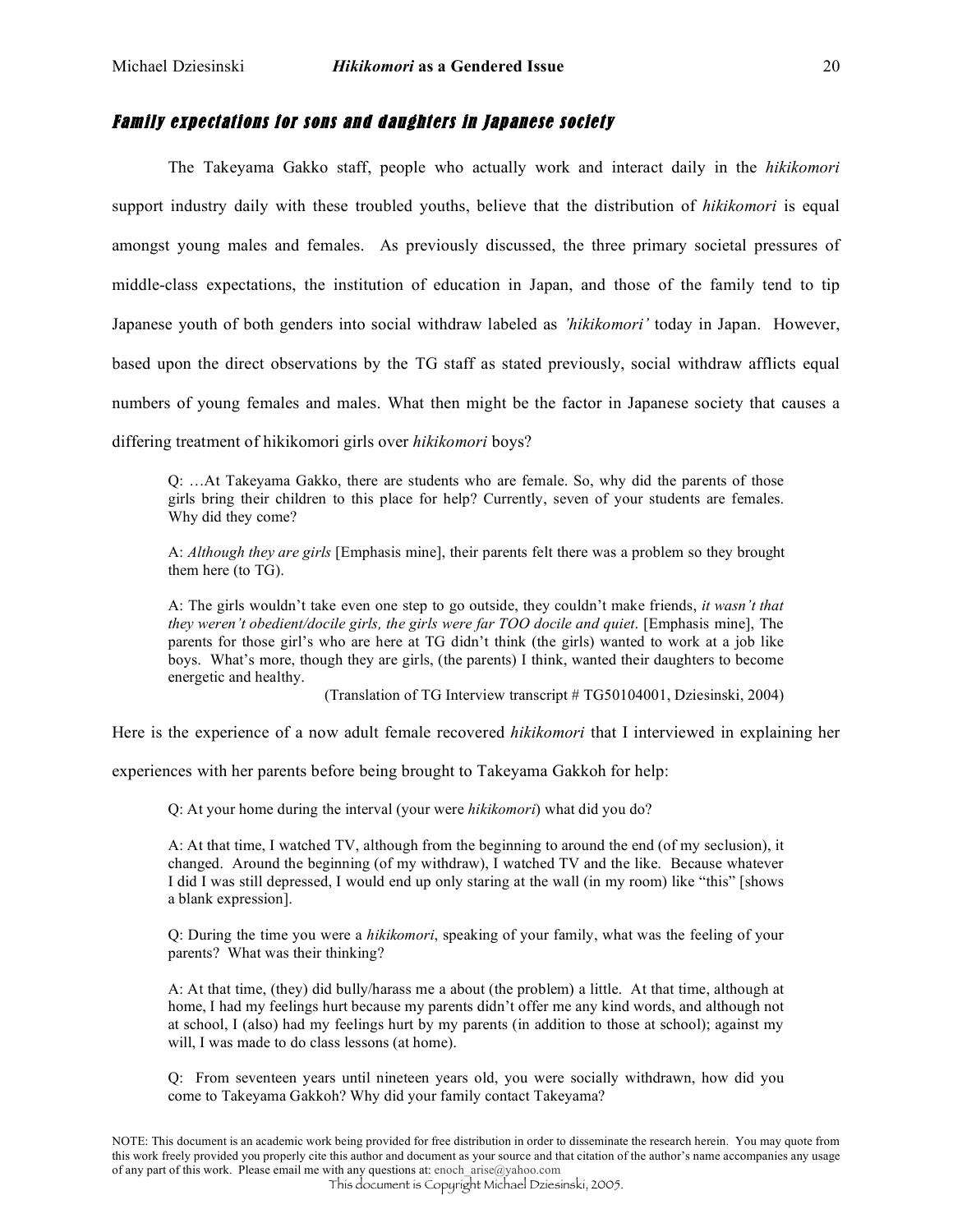A: Well, they saw an ad on TV about Takeyama…on a TV program. My parents saw that and called the television station to contact Takeyama.

(Translation of TG Interview transcript # TG50104008, Dziesinski, 2004)

Note that the parents of this female *hikikomori* appeared to be less sympathetic to her plight than the aforementioned examples cited on male *hikikomori*; would her treatment be different as a son with the *amae* of a mother either refusing to acknowledge or push her male child too far?

What the TG interviews suggest is that the social expectation in Japanese society for girls by parents appears to be in accordance with lingering traditional values in relation to social hierarchy and the role of females in Japanese society: young females are expected to eventually marry, move into their husband's home in the tradition of the old IE system and then become the perfect mother to raise her spouse's children (Lebra 1984, Hendry 1987, Rosenburger 2001). Responses in the interviews such as the one cited above from the members of the TG staff over thirty were very matter-of-fact in this attitude about young females. It might be a fair assessment to conclude that such conservative sentiments are also held by a sizable majority of parents in Japanese society with children.

During the course of my field research at Takeyama Gakko, conversations with the staff indicated the following common attitudes by Japanese families in terms of their children's behaviors: When young men refuse to go outside, be active, mingle with friends, or find a job, then Japanese parents become anxious and worried about their male child. In the longer term *hikikomori* cases, the fact that the young man doesn't seek gainful employment upon reaching eighteen years of age really alarms parents as the young man is obviously not fulfilling his culturally defined role in society. In contrast, interviews with the TG staff about the female *hikikomori* seem to indicate that parents with daughters are less likely to seek out intervention or aid for their *hikikomori* daughters as they may not see the behavior of a withdrawn girl as overly alarming. The crux of the problem for the recognition of social withdraw of young women in Japan appears to center around the different social expectations by parents for their sons and daughters. Might not the expectations Japanese parents hold for sons be different in such a way from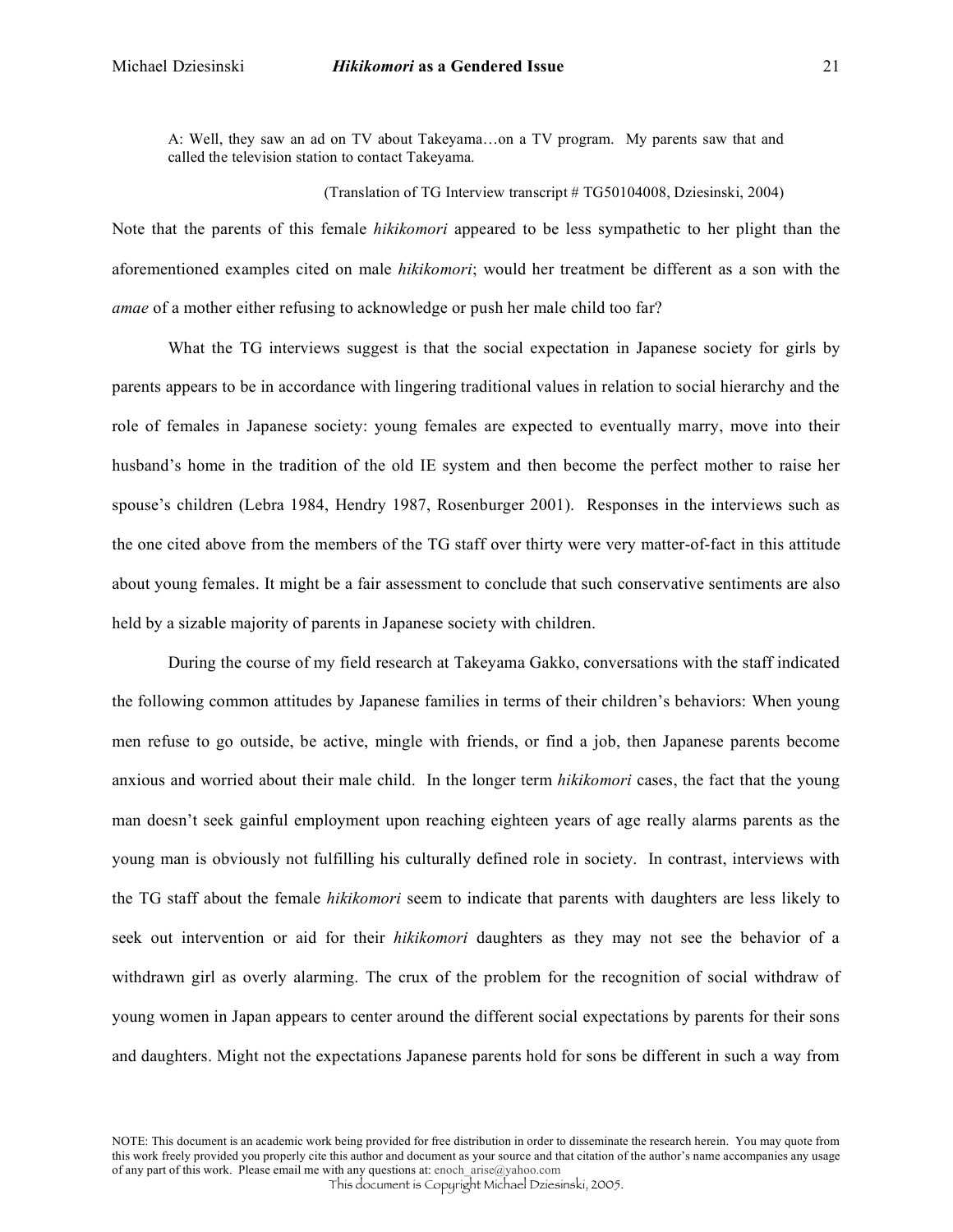those they hold for daughters? Could it be different in Japanese society to the point that it skews the perception of who is suffering from *hikikomori* and who is not, for

"Japan's cultural traditions also encourage certain specific qualities as part of the feminine mystique. Women are expected to be submissive, passive, patient, humble, tactful, and consciously adept in the nuances of the interpersonal relationships in the social world."

(Rene Peritz, 1986)

In Japan the traditional Confucian social hierarchy model blended with the native Japanese concept of the IE, the perpetuation of the structural continuity of family organization over time (Hamada 1998) where sons, especially firstborn sons, are expected to take the role as head of the household when their fathers are unable. Despite the nuclear composition of the family in modern day Japan, the onus is still upon the son in a Japanese family to succeed so that he can support his parents in their old age. Therefore, the 'education mama' in the mother-son relationship invests a great deal for social capital in her son, coddles him to the point of waiting on him hand and foot, so that nothing in the hardships of daily life may distract him from focusing on his schoolwork and fulfilling his future role as caregiver in old age (Condon 1991,Nakane 1970, Imamura 1990). Still following the with the traditional IE-Confucian model in Japan, for young daughters the expectation is that they will eventually marry and move in with their husband, raise his children act as the repository for Japanese tradition and cultural transmission for the *husband's family* (Imamura 1990)*,* hence the constant friction in Japanese society between the wife and the mother-in-law. The pragmatic 'education mama' will invest enough personal time to ensure that her daughters are appealing and educated enough to gain some upward mobility for the family, but as the daughter will move in with the husband's family and will ultimately take care of her husband's parents in infirmity, a *kyohiku mama'*s best investment is in her son who promises the best upward mobility for her and her husband in old age. In this line of conservative 'traditional' Japanese thinking, the role of the man is outside of the home earning a living to support the household, while the role of the woman is in the home maintaining the household and raising the children. While this may seem extraordinarily oldfashioned to Western perspectives, such views on family structure are still in practice and easily observable in mainstream Japanese society. However, Japan is not cut from the uniform homogeneous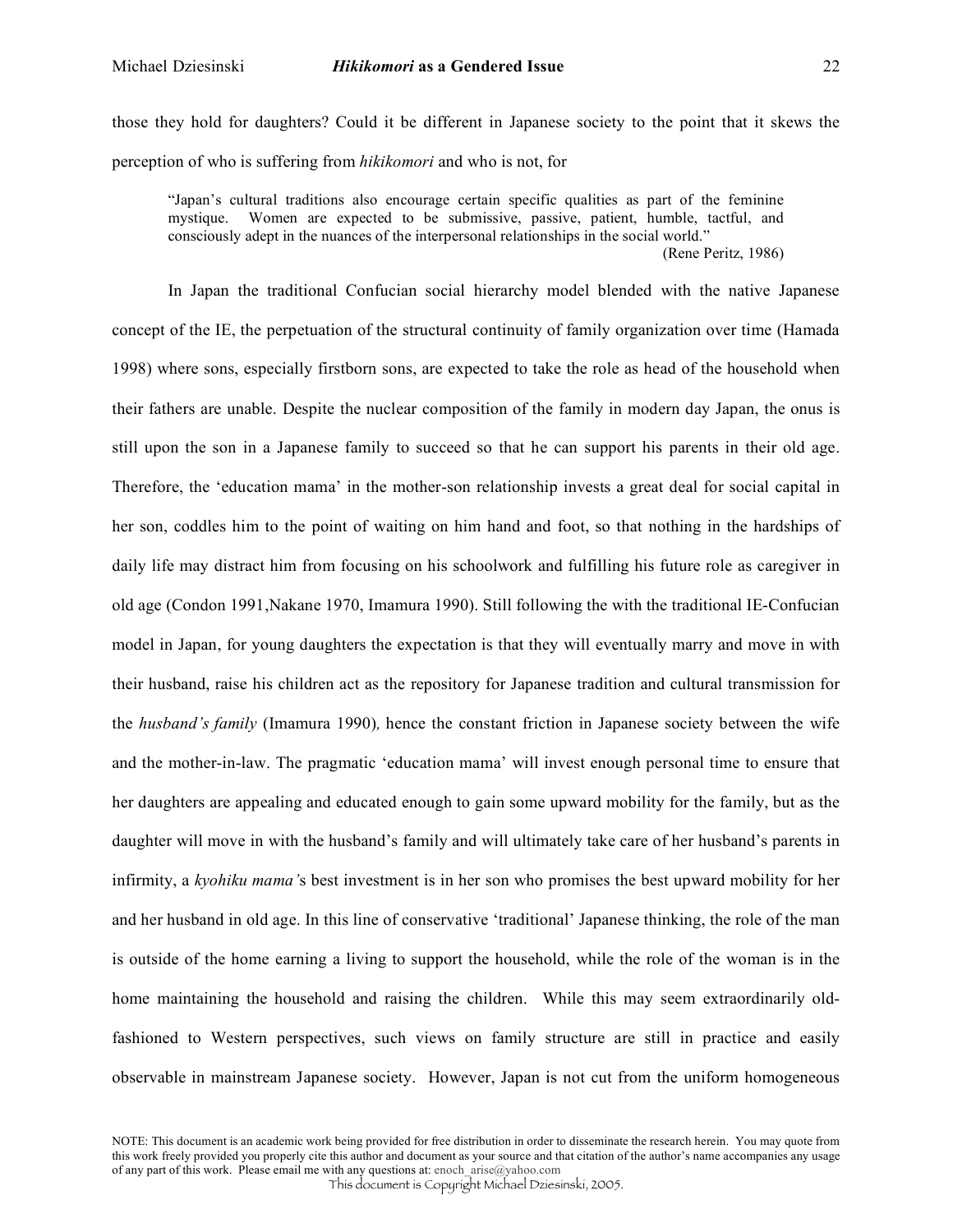cloth it portrays itself as pragmatism is the rule in real life: divorce, young mothers who see marriage and children as a burden, as well as unconventional families can all be observed firsthand in opposition to the monolithic view from the outside that all Japanese men are salaryman and all women are education mama.

Shyness can be seen as a feminine trait in Japan, and a girl who hides in her room and refuses to leave the house is not necessarily acting too far outside of the expected social norms. While there may be a long period of denial by a mother before she faces the fact her son is a *hikikomori*, the family will seek outside intervention in most cases for their son now that public awareness is so high about *hikikomori* with Japanese television shows and newspapers providing coverage on the topic. In the last few years, an entire support network for *hikikomori* has also sprung up in Japan, so parents now have many avenues to redress a socially withdrawn son. Only the future will tell if the same can be said for female *hikikomori*.

## Parallels between hikikomori and parasite singles

'Parasite Single', a word coined in 1997 in the book, *Parasaito Shinguru no Jidai*, 'Era of the "Parasite" Singles', by Yamada Masahiro, became a watchword in the media about the same period as *hikikomori* in the year 2000. Yamada defines *parasite singles* as "young men and women who continue living with their parents even after they become adults, enjoying a carefree and well-to-do life as singles" (JEI 2000). Yamada, basing his estimates on 1995 census data in Japan, states that the total number of *parasite singles* of both genders is around 10 million individuals. The estimated numbers of *parasite singles* presented in the JEI article show a nearly even ratio of males-to-females aged 24-34, with 41.6 percent of the *parasite single* population in Japan being male and 39.4 percent being female (JEI 2000). However, what is interesting is that much of the media attention available on the topic of *parasite singles* appears focused upon those *parasite singles* of the female gender (Ashby 2000, Naito 2000, Tolbert 2000, Zielenziger 2002). This 'media bias' on female *parasite singles* is an interesting contrast with the laser beam focus on young Japanese males as the core of the '*hikikomori* crisis' in much of the press on that topic over last few years. According to reports on the topic of *parasite singles* in the media, this group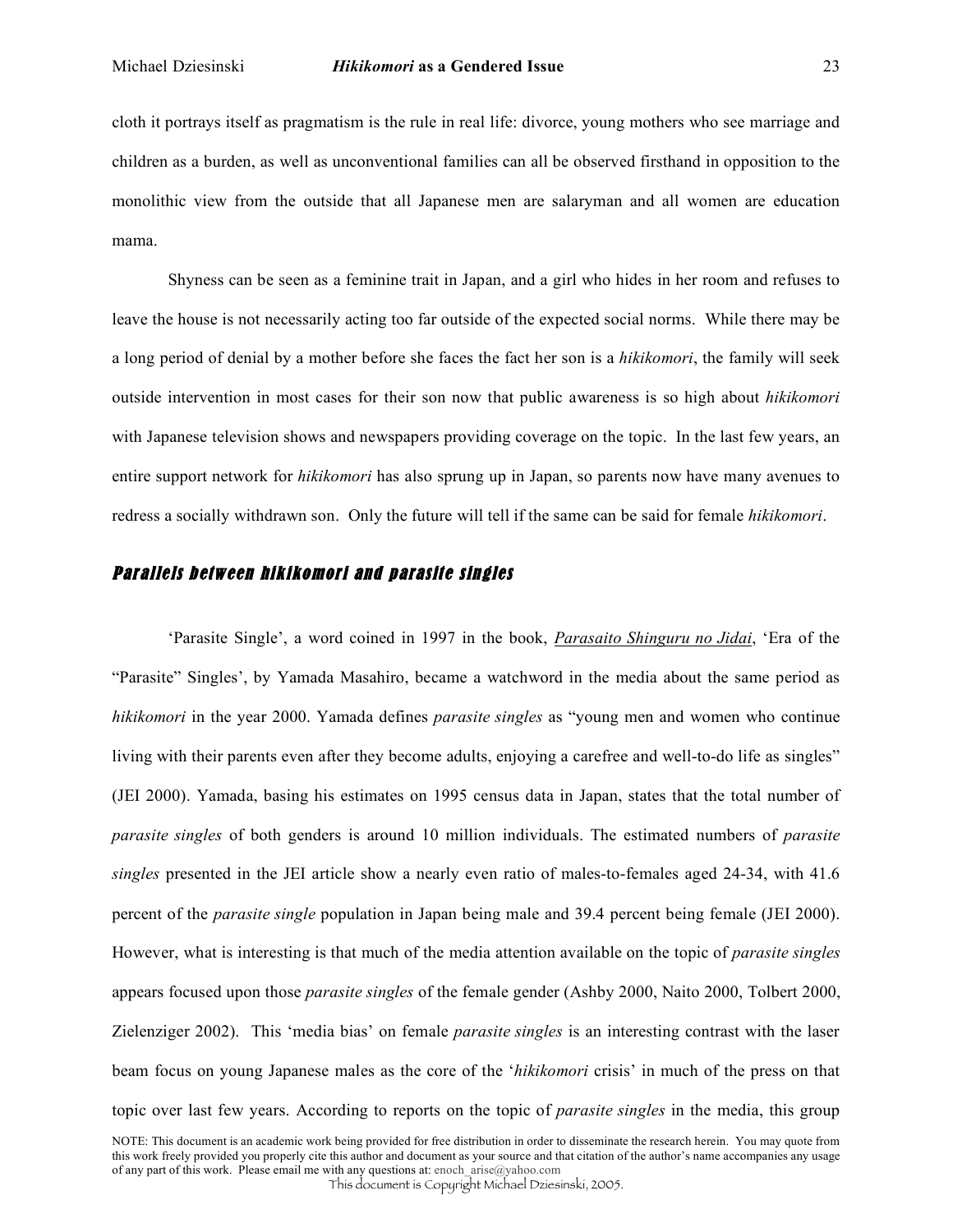consists of young people, mostly women, who prefer the cozy nest of home and financial support by parents to marriage and child rearing: A choice which often results in a lower standard of living than remaining at home with mom and dad. Parallels between the two phenomenon of *parasite singles* and *hikikomori* raises the question: are the two phenomenon of related in some way? Might not a fair percentage of female '*parasite singles*' actually be misclassified female *hikikomori*?

One writer, JT Brown (2003), puts forth the theory that the population of *parasite singles* is actually comprised of three sub-groups: the first group are young people of both genders who are relatively well off, either due to parents or working a cushy job while living at home, and who are actively involved in society and have normal friendships and relations. The second subgroup are *freeta*, a word which is a combination of the English 'free' and 'time' as well as the German concept '*arubeiter'* rendered as '*arubaita'* in *Japanese*. *Freeta* are young people who drift from one dead end part-time job to another, earning just enough money to have fun while leaving the cost-of-living bills to their parents with whom they live at home with. According to the Asahi Shinbun (Brown 2003), there are 2 million *freeta* in Japan today. The third group of is considered the most severe subgroup of *parasite single*, the *hikikomori*, who neither work nor even leave the house, and are totally reliant on their parents for all support. If Brown's categorizations hold, then it's very interesting the focus the media has taken on each subgroup and the gender they associate with each issue, for as it has been pointed out previously in this paper, the numbers of both genders would appear relatively equal for each sub-group in what appears to be part of a greater a society-wide crisis in Japan.

Analysis of media criticism on young males who become *hikikomori* and don't participate in the workforce, as well as young females as *parasite singles* who *do participate* in the workforce but put off marriage and children until later in their lives, seems to indicate an attempt by media to shape public opinion on what activities are considered acceptable traditional Japanese life patterns to the pubic consumer (Peritz 1998). Public discourse is no doubt influenced by media coverage that brings the *hikikomori* and *parasite single* issues to high profile visibility in the public eye accompanied by subtle criticisms and scorn on these groups who are deviating from the accepted traditional roles set forth in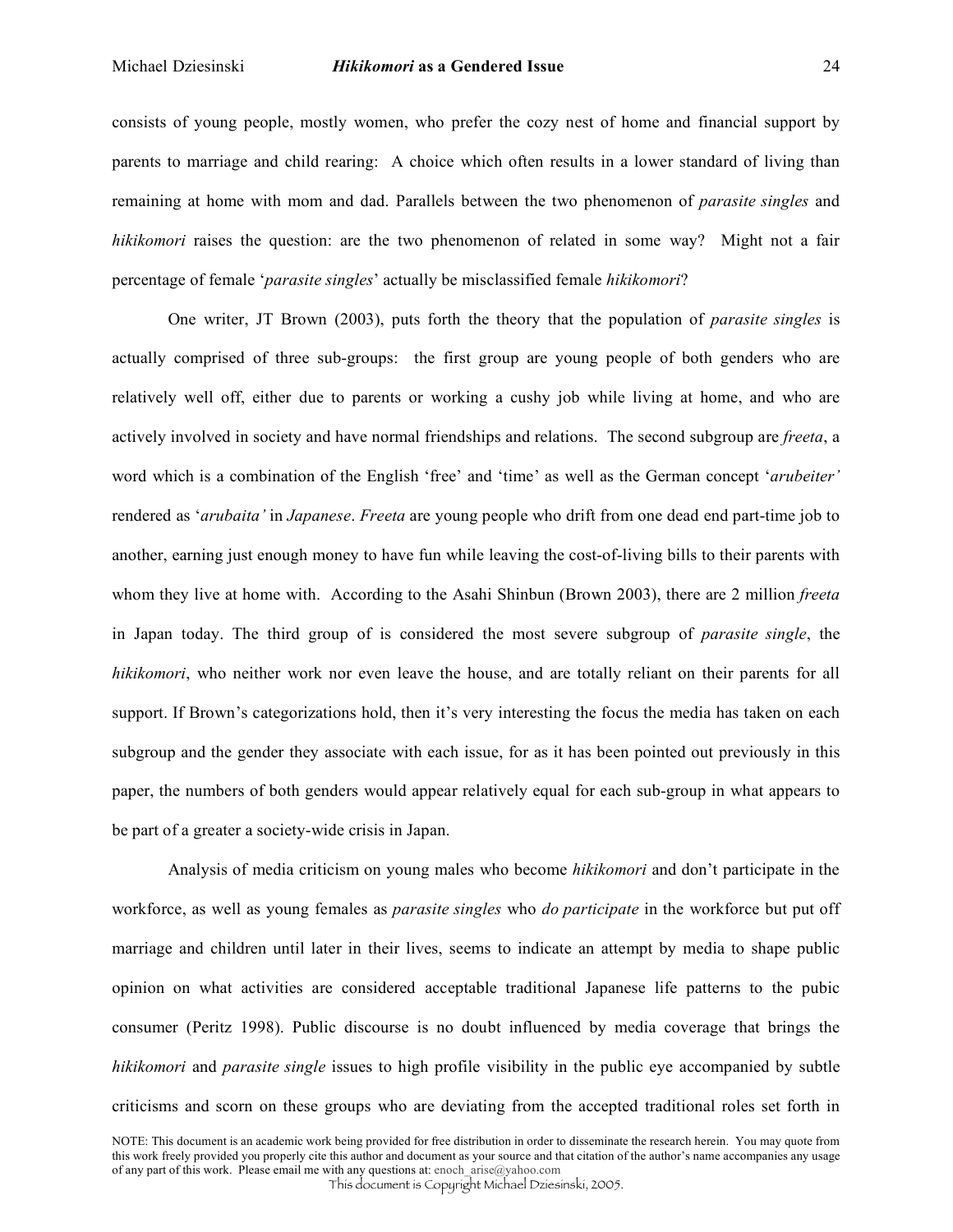#### Michael Dziesinski *Hikikomori* **as a Gendered Issue** 25

Japanese society. Social criticisms are proffered through the very process of attention itself that the media spotlight in Japan places upon the issues of *hikikomori* and *parasite singles*, not to mention the way that attention is focused. From a simplistic perspective, one primary criticism for *hikikomori* males, it's that they don't work nor live on their own. For *parasite single* females, the social criticism is that they don't marry and raise families. In both cases, there also seems to be a trend of 'blame the victim' piled upon the members of these two groups by the Japanese media (Ashby 2000). Flip the gender in relation these two issues and there appears to be little or no public discourse on them: where is the outcry on male *parasite singles*, or to a larger extent, on female *hikikomori*? The reason for the relative silence would appear to be that these groups are not seen as so deviant from norms as their counterparts belonging to the opposite sex in each respective group.

Societal factors in Japan today that prod young women into choosing the lifestyle of the *parasite single* or the more drastic retreat of the *hikikomori* appear to be parallel impetuses or even the same forces exerted upon each group leading to different reactions based upon the individual person. One factor is the aforementioned economic affluence of the home in Japan, with parents willing and able to support a child into their 20s or even late 30s, sons and daughters have less urgency to start their own lives and as a consequence, serves to delay their own social growth and family formation. Yamada points out a new word in Japanese discourse, that of 'wedding poverty', for he says "…when you marry, you become poor." (Zielenziger 2002), and many young women have the easy life at home with family financial support and find the idea of the 'stepping down' of their lifestyle as undesirable. The effects of affluence are even more pronounced with *hikikomori* as they do not help in any way with the financial maintenance of the household due to their condition, while *parasite singles* and *freeta* in a minimal sense go out and get jobs for personal entertainment money.

Then there is the factor of *amae sentiment* that affects both genders and of *hikikomori* and *parasite singles*, though for differing reasons. For *parasite singles*, *amae*-afflicted adult men are one of their stated reasons for delaying marriage and children. One woman, Yuriko Hirose aged 35, opines on the modern dating scene in Japan, "…single men seem so helpless; they are really parasites who depend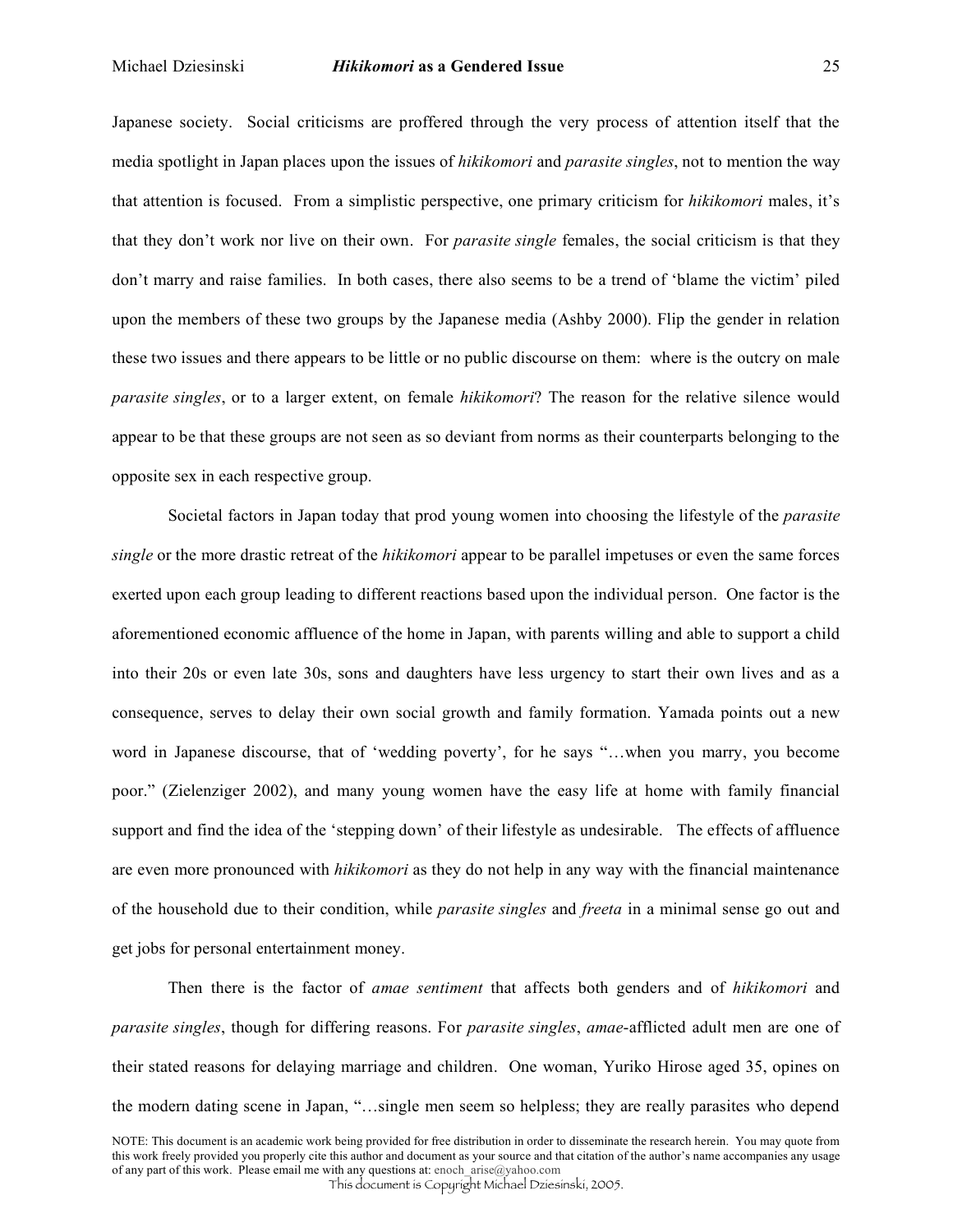on their mothers" (Naito 2000). On the other side of the coin is the statement by a 36 year old Japanese man who laments:

"When I come home from work in the evening, my room is dark, and in winter it's cold. At these times I always wish I had a wife waiting for me, with a hot meal…I'm thinking of joining an *omiai* (matchmaking) service."

(Naito 2000)

Interesting that his concerns about his loneliness echo those maternal things that a mother could provide.

Another overlapping concern for both *hikikomori* and *parasite singles* is the graying of Japanese society and what that means in the economic sector of the future. With thirteen years of economic malaise, unemployment for post-bubble economy adults has been less assured in comparison to their parent's generation with an unemployment rate of 10 percent for those under age thirty (Genda 2000). The fact is, the older graying generation of Japanese are not giving up their jobs of lifetime employment (Genda 2000), add to this the fact that young women are delaying marriage and child birth which in turn flattens the national birthrate to 1.3 children per mother in Japan (Zielenziger), as well as a large group of young people who either refuse to work full time jobs, *freeta*, or even work at all, *hikikomori*, and you have a future forecast for the Japanese workforce that is particularly grim for the economy of Japan. Where are the females in all of this? They appear to be only a concern in the media when they are not fulfilling the traditional roles of 'good wife, wise mother'.

### So, where are all the female hikikomori?; its all a matter of media discourse

It seems clear from my field research that female *hikikomori* do in fact exist, and with more research, it might be possible to prove they occur in equal numbers as their male counterparts. However, the media and public are curiously silent on the matter of female *hikikomori*. It almost approaches a collective denial about something plainly observable in the field. The accepted discourse is that it is young males who suffer from social withdraw in Japanese society. Taking the example of the *parasite single* and the media framing it as a female issue, what appears to be occurring is that the focus of public discourse in Japanese society is to 'blame' those 'victims' of these phenomenon for not behaving in traditional ways that conservative society expects: Males should go out and work upon attaining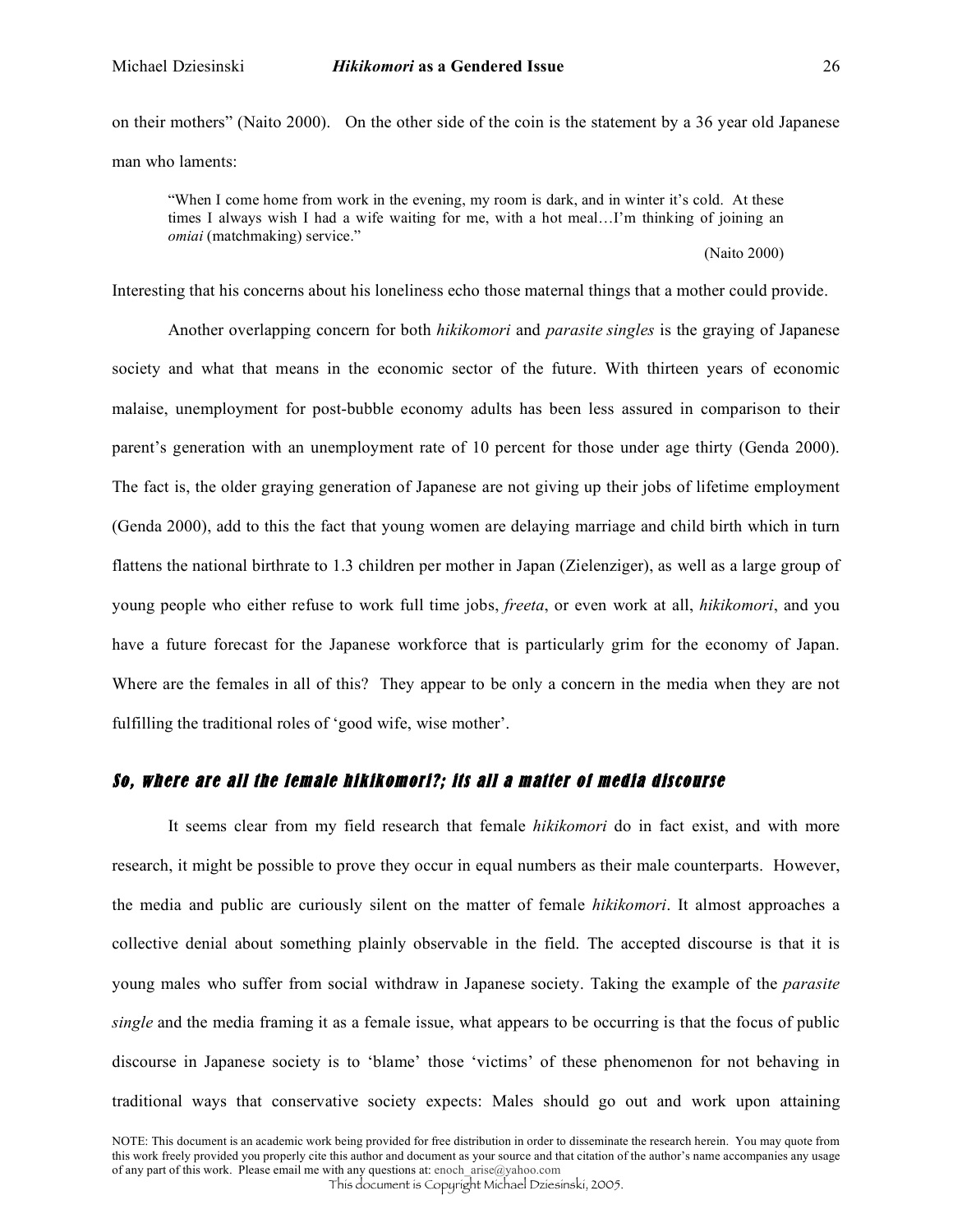adulthood and so the segment of young men classified as *hikikomori* seem to have public scorn and alarm heaped upon them for not fulfilling the expected role in society that is proscribed for them. For young

women who socially withdraw, concern only develops when they don't eventually leave the house to marry and raise a family. Parallel concerns are proffered at female *parasite singles* who also choose to delay leaving the nest to raise a family, though are more socially active and actually participate in the national workforce; flip the gender but with the same behavior, and the criticism on a male *parasite singles* appears considerably less. Considering the similarities of the two phenomenon despite the media's gender bias, could not many young women in Japan tagged as '*parasite singles*' in fact be *hikikomori*?

Young women who struggle alongside their male counterparts through the stresses of cram schools, *juku*, and exam hell in order to gain entrance into the universities in Japan can expect acceptance into only two-year universities, lower pay than males in the same job, or even dead-end jobs such as Office Ladies, OL, who are expected to marry within 2-5 years and quit their job in order to raise children. Growing up under the mother-son *amae* co-dependency, their potential spouses have been spoiled from birth by Japanese mothers, so that adult male suitors have come to expect motherly pampering from the opposite sex. Add to this, the fact that living at home, both female *hikikomori* and *parasite singles*, young women who choose to work can buy nice clothes and luxuries for themselves instead suffering 'wedding poverty' and become the personal servant to her husband and children, it is little wonder both groups of young Japanese women seem to be delaying leaving the family home and marriage until much later in life. From the conservative criticism of the *Moga*, or 'modern girl', in the 1920s in Japan to *parasite single* today, Japanese women, no matter what actions they take to adapt to the times they live in, experience a pull in the opposite direction by the public discourse trying to guide them into 'appropriate' traditional norms. While Japanese women have made great strides in the last several decades defining new social roles in Japanese society, Japanese society as a whole still appears to provide the least resistance for women who fulfill the traditional roles of 'good wife, wise mother' of sister, mother, wife; hence the open criticism in the media of *parasite singles* and *hikikomori*. Therefore, who

NOTE: This document is an academic work being provided for free distribution in order to disseminate the research herein. You may quote from this work freely provided you properly cite this author and document as your source and that citation of the author's name accompanies any usage of any part of this work. Please email me with any questions at: enoch\_arise@yahoo.com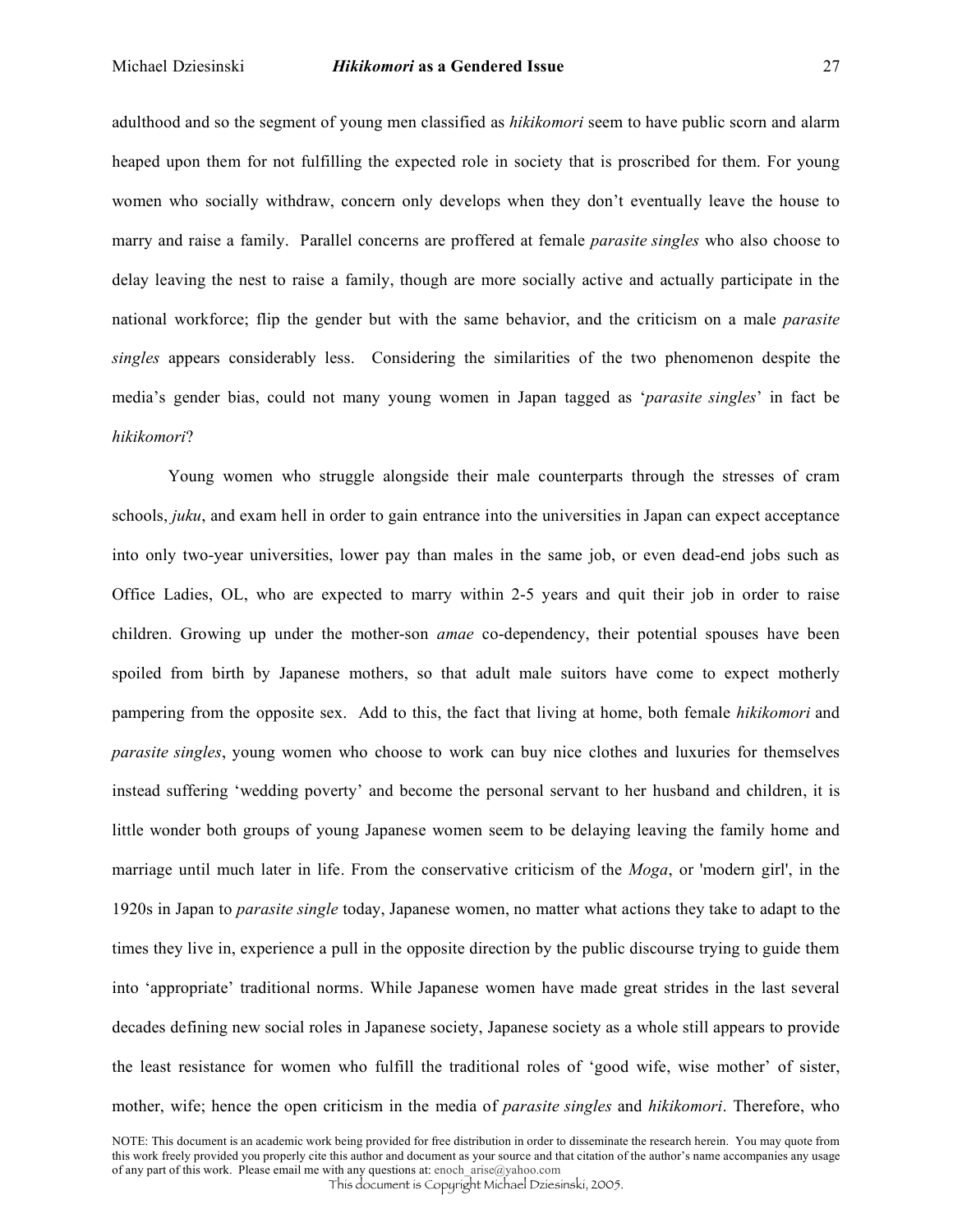#### Michael Dziesinski *Hikikomori* **as a Gendered Issue** 28

can fault some young women in Japan for putting off the 'social responsibility' for the traditions of Japan placed upon their shoulders and instead preferring to stay at home and put adulthood on hold?

Even if the reasons involved for social withdraw may be subtly different for a certain percentage of *hikikomori* due to differing *amae* and family expectations for each gender, field data establishes that the ratio of male to female *hikikomori* are roughly equal, despite the prevailing public discourse in the media that *hikikomori* afflicts young males in Japan and is an epidemic one million strong. The label of *hikikomori* would seem to be a dangerously diffuse classification that encompasses many diverse reasons and societal causes for seclusion, and one that ignores females also suffering from the same societal pressures with society classifying these females by a different label, *parasite single*. *Hikikomori* as a definition appears to signify the results of any number of causes for withdrawal as suits those needing it in the public discourse on male behavior in society, but does not address the specific causes such as depression of autism that would further refine its terminological use. The current vague definition of *hikikomori* does present some parameters for classification of those experiencing some type of social withdrawal but appears to ignore females in its diagnosis, or at least parents and society at large do not acknowledge that their daughters are also suffering along with the *hikikomori* males. As a precise definition does not exist, those males grouped as suffering from *hikikomori* are an unnecessarily broad and vague classification and many may suffer unduly from the stigma associated with the sweeping label as a result. Meanwhile, females are hardly even recognized in society as being socially withdrawn, but rather are perceived by parents as merely too 'shy'.

As indicated by the media flurry on the subject, the inclination for the usage of '*hikikomori*' tends toward sweeping classifications of a large group of Japanese male youth who do not behave in a manner considered the societal norm. This is due in part that male *hikikomori* do not participate in school or the societal order of consensus peer groups, and because they do not seek gainful employment upon reaching adulthood. The popularization of the term '*hikikomori'* and its primary association with male youths in the Japanese public consciousness through the massive media coverage of the phenomenon should not be underestimated. There is *some* sort of social phenomenon occurring, but the attention the mainstream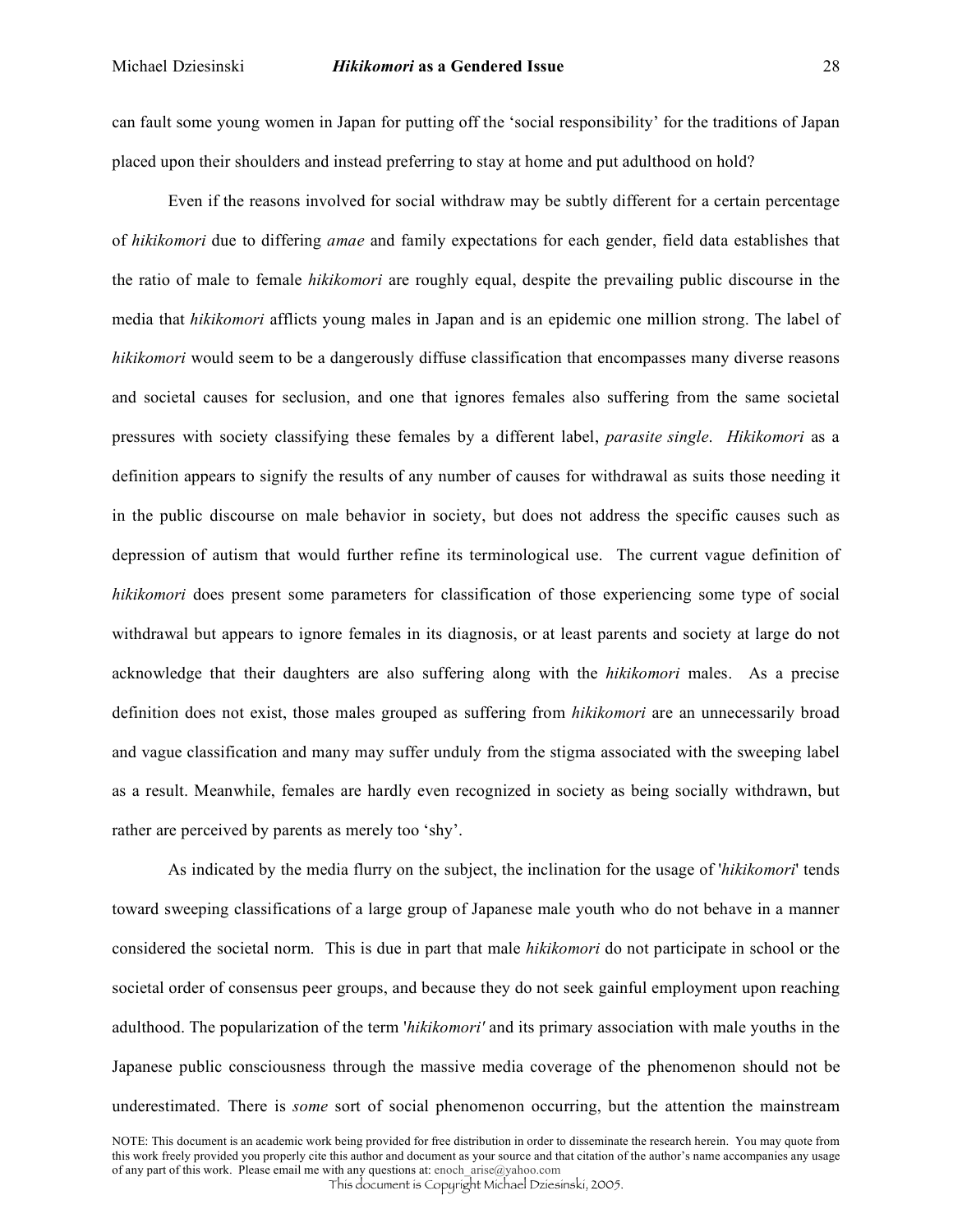media gives is that it as a problem primarily with young males in Japan, akin to *parasite singles* being problem with young females. Such media bias only serves to cement each phenomenon as a social label attached to those who behave in a deviant manner and heap scorn upon them for not behaving within expected cultural norms; this, despite the adverse social conditions young people of both genders must endure in Japan today.

The media influence in shaping social perception and discourse on *hikikomori* is strong; neither the young men and women hidden away in their rooms, nor the shamed parents who fear neighbors finding out, are going to step forward to clarify the media's interpretations. With no rigid definition of *hikikomori* even by Japanese health professionals, perhaps the level of influence the media has in defining *hikikomori* is too substantial and the use of it as a bludgeon for expected social norms is a prime indicator of this fact with the total focus on male *hikikomori* and no discourse at all on female social withdraw except in the context of *parasite singles*. With today's realities, the ideal solution is beyond any hope of implementation: that the media should exercise restraint and balance in reporting on the issue to ensure that the phenomenon does not become unnecessarily stereotyped even further. Such a proposition also summons forth the issue of media integrity and responsibility in shaping the public discourse that appears to be lacking today in a social institution fueled solely by competitive commercial realities in many world markets. For the foreseeable future, female *hikikomori* will continue to go unacknowledged by all but those who actually work in the support industry who interact daily with these socially withdrawn young women.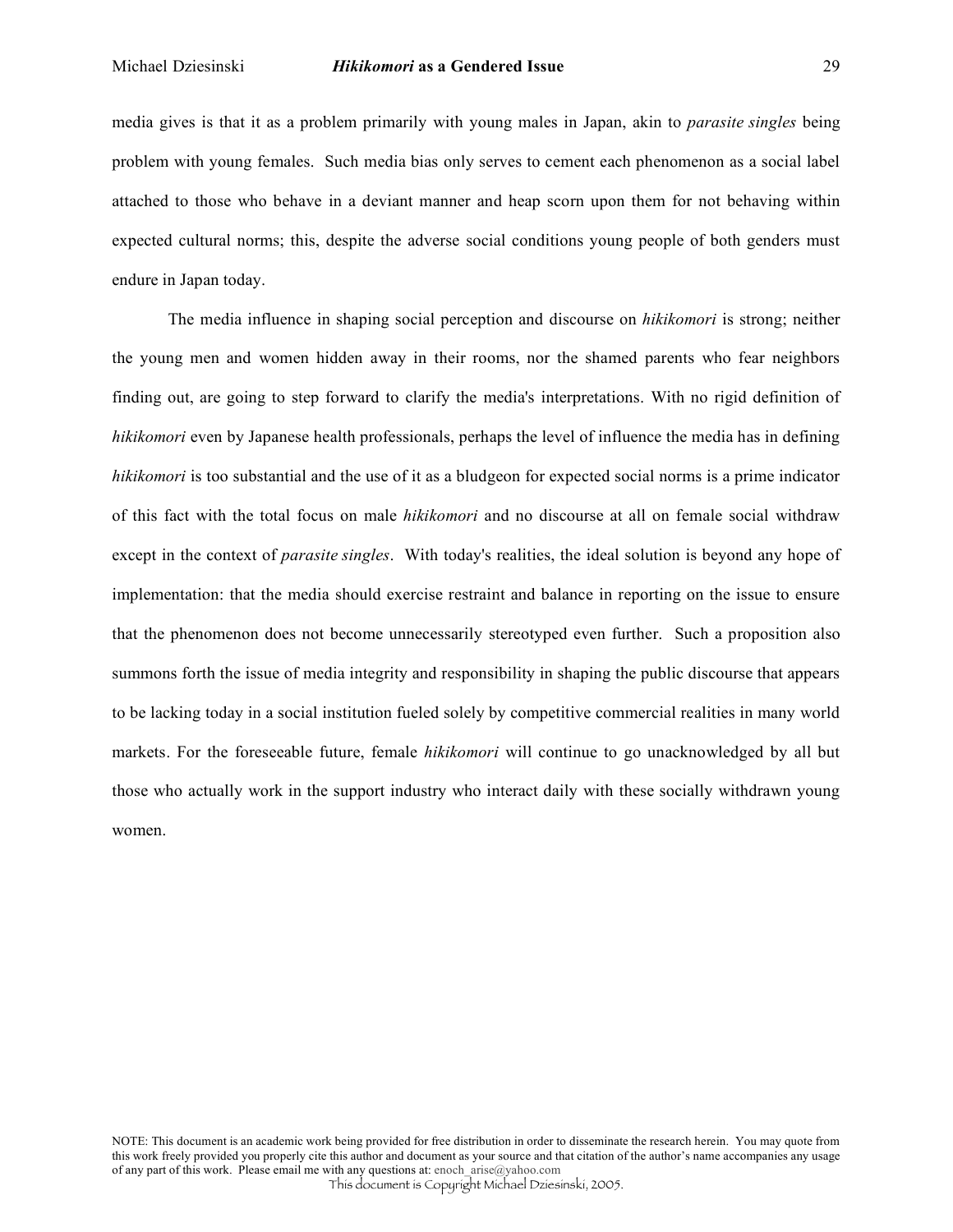# Works Cited

Arita, Eriko. "Writer ponders role of men today." The Japan Times 18 Feb. 2001. <http://www.japantimes.co.jp/cgi-bin/getarticle.pl5?nn20010218a3.htm>.

Ashby, Janet. "Sit up and beg, there's a good boy." The Japan Times 17 Nov. 2002. <http://www.japantimes.co.jp/cgi-bin/getarticle.pl5?fb20021117a3.htm>.

\_\_\_\_\_\_. "'Parasite Singles': problem or victims?." The Japan Times 7 Apr. 2000. 25 Nov. 2004 <http://www.japantimes.co.jp/cgi-bin/getarticle.pl5?fl20000407a1.htm>.

The Australian*.* "Young Shut out in Japan." edition 1, sec. world, pg. 8 *"* The Australian 10 May 2001.

Barr, Cameron W. "Call For Help: Young Japanese retreat to life of seclusion." The Christian Science Monitor 16 Aug. 2000.  $\leq$ http://csmweb2.emcweb.com/durable/2000/08/16/p1s4.htm>.

- Brown, JT. "Kids these Days:...the 'parasite singles'.." Hackwriters.com November 2003. 4 Dec. 2004 <http://www.hackwriters.com/freeta.htm>.
- Cherry, Kittredge. Womansword: What Japanese Words Say About Women. New York, N.Y.: Kodansha International Ltd., 1987.
- Condon, Jane. A Half Step Behind: Japanese Women Today. Rutland, Vermont: Charles E. Tuttle Company, 1991.
- Doi, Takeo. The Anatomy of Dependence. Trans. John Bester. Tokyo, Japan: Kodansha International, 1971.

**\_\_\_\_\_\_\_\_\_**. The Anatomy of Self: the Individual Versus Society. Trans. Mark A. Harbison. Tokyo, Japan: Kodansha International, 1985.

- Dziesinski, Michael. Semi-Structured Adult Interview Instrument: "Understanding Hikikomori; the phenomenon of 'acute social withdrawal' in contemporary Japan." Revision 7. 10 May. 2004.
- Genda, Yuji. "Youth Employment and Parasite Singles." Japan Labor Bulletin is a monthly journal published by the Japan Institute of Labor 39 (2000). 28 Nov. 2004 <http://www.jil.go.jp/bulletin/year/2000/vol39-03/05.htm>.
- Hamada, Tomoko. "Absent fathers, Feminized Sons, Selfish mothers and Disobedient Daughters: Revisiting the Japanese IE Household." Japan Policy Research Institute 33 (1997). 1 Dec. 2004 <http://www.jpri.org/publications/workingpapers/wp33.html>.
- Henshall, Kenneth G. Dimensions of Japanese Society: Gender, Margins and Mainstream. New York, N.Y.: Palgrave Macmillan, 1999.
- Imamura, Anne E. The Japanese Family. 1 Jan. 1990. Askasia.org. 28 Nov. 2004 <http://www.askasia.org/frclasrm/readings/r000128.htm>.

Interview transcript #TG050104001. "Semi-Structured Adult Interview Instrument: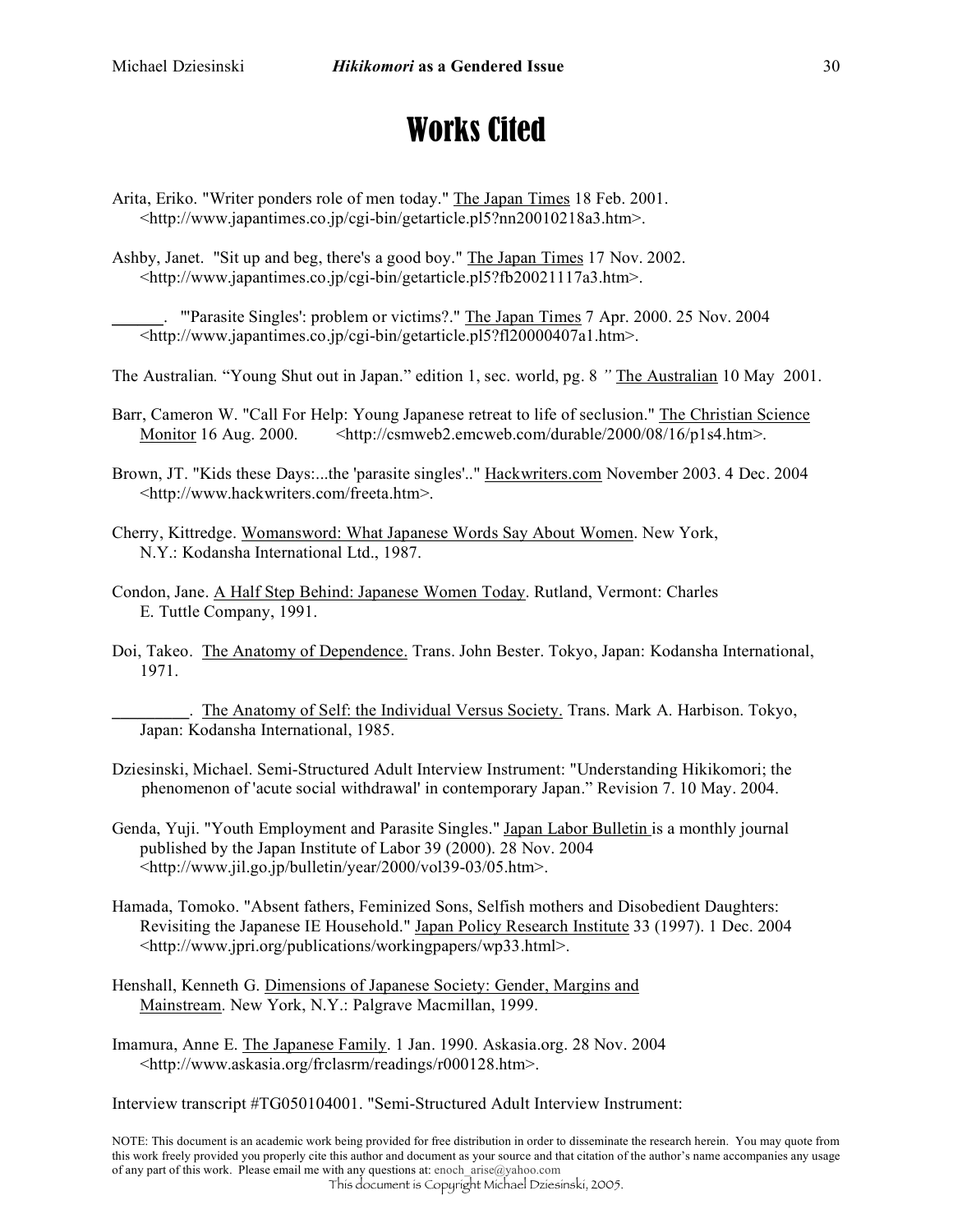"Understanding Hikikomori; the phenomenon of 'acute social withdrawal' in contemporary Japan." Revision 7. Interview. By Michael Dziesinski. 15 May. 2004: 1-8.

Interview transcript #TG050104003. "Semi-Structured Adult Interview Instrument: "Understanding Hikikomori; the phenomenon of 'acute social withdrawal' in contemporary Japan." Revision 7. Interview. By Michael Dziesinski. 15 May. 2004: 1-12.

Kudo, Sadatsugu. Hey *Hikikomori*! It's Time, Let's Go Out. Studio Pot Ed.,Tokyo: Pot Shuppan, 10, 2001. 工藤 定次 (著), スタジオポット(著)。「おーぃ、ひきこもり そろそろ外へ出てみようぜ-タ メ塾の本」。出版社:ポット出版、10月、2001。「ISBN:4939015106」

Kudo, Sadatsugu and Saito, Tamaki. Argument! Hikikomori. Tokyo: Pot Shuppan, 9, 2001. 工藤 定次(著), 斎藤 環(著), 「永冨奈津恵」。「激論!ひきこもり」東京 :ポット出版、9月、 2 0 0 1 . [ISBN: 4939015378]

Imamura, Anne E, ed. Re-Imaging the Japanese Women. Berkeley, CA.: University of California Press, 1996.

Imamura, Anne E. Urban Japanese Housewives: At Home and in the Community. Honolulu, HI: University of Hawai'i Press, 1987.

Iwao, Sumiko. The Japanese Woman: Traditional Image and the Changing Reality. New York, N.Y.: The Free Press, a Division of Macmillian Inc., 1993.

Larimer, Tim. "Japan's Wild Ones." Time 8 Jan. 2001. <http://www.time.com/time/asia/magazine/2001/0108/youth.crime.html>.

**\_\_\_\_\_\_.** "Natural Born Killers?" Time 28 Aug. 2000.  $\lt$ http://www.time.com/time/archiveresults/1,10892,,00.html?query=TIM+LARIMER >.

**\_\_\_\_\_\_.** "Staying In and Tuning Out." Time 21 Aug. 2000. <http://www.time.com/time/asia/features/ontheroad/japan.otaku.html>.

Lebra, Joyce, Joy Paulson, and Elizabeth Powers, eds. Women in Changing Japan. Boulder, Colorado: Westview Press, 1976.

Lebra, Takie Sugiyama. Japanese Women: Constraint and Fulfillment. Honolulu, HI.: University of Hawai'i Press, 1984.

Liddle, Joanna, and Sachiko Nakajima. Rising Suns, Rising Daughters: Gender, Class, and Power in Japan. New York: Zed Books, 2000.

Lofland, John. Deviance and Identity. Englewood Cliffs, N.J.: Prentice-Hall, Inc., 1969.

Morley, Patricia. The Mountain is Moving: Japanese Women's Lives. Washington Square, N.Y.: New York University Press, 1999.

Murakami, Ryu. "Japan's Lost Generation." Time 1 May 2000. <http://www.time.com/time/asia/magazine/2000/0501/japan.essaymurakami.html>.

Nakane, Chie. Japanese Society. Berkeley and los Angeles, CA: University of California Press,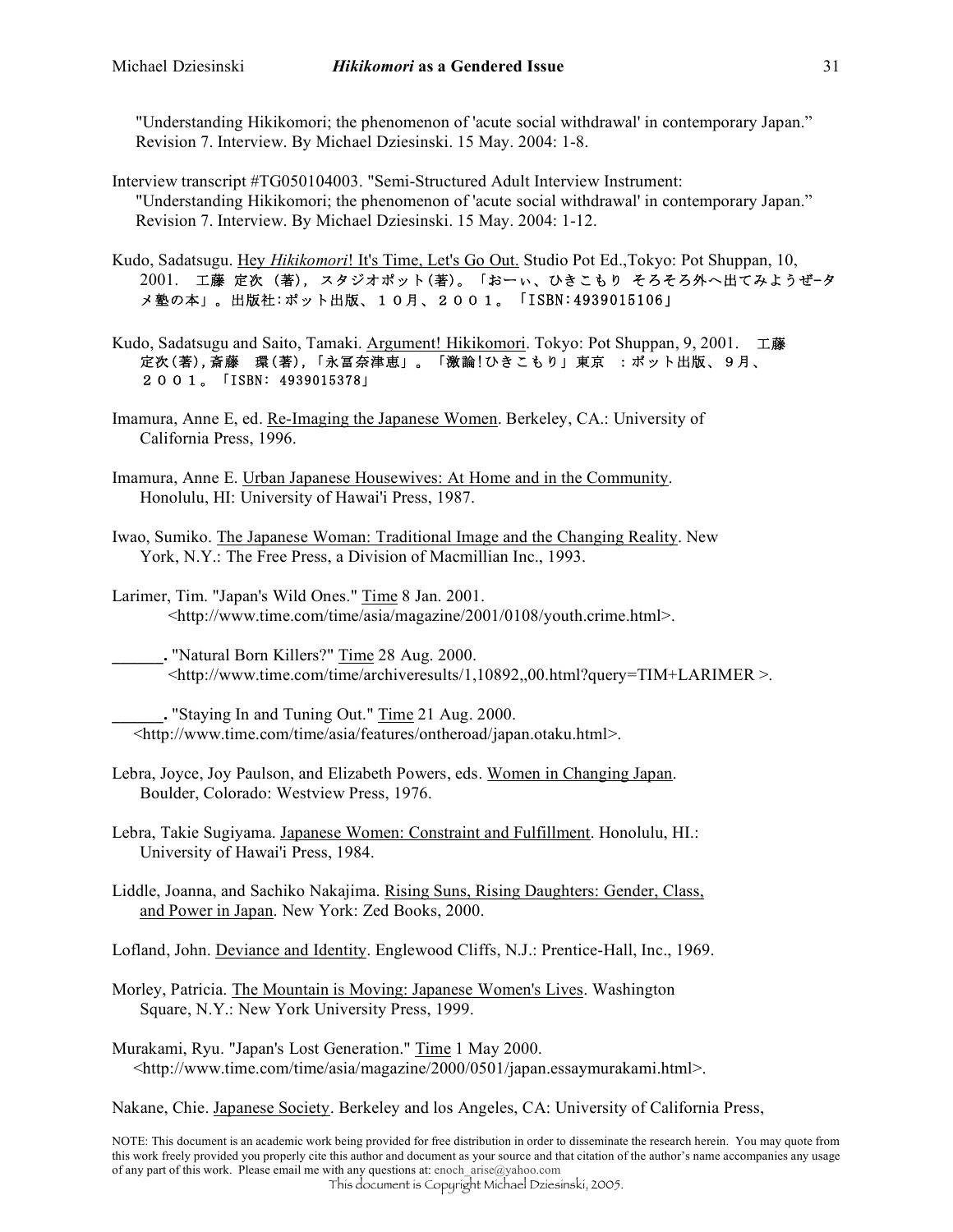1970.

- Naito, Yuko. "More and more men are getting left on the shelf." The Japan Times 25 May. 2000. 2 Dec. 2004 <http://www.japantimes.co.jp/cgi-bin/getarticle.pl5?fl20000525a1.htm>.
- Nomi, Takako, and Herman W. Smith. "Is Amae the Key to Understanding Japanese Culture?." Electronic Journal of Sociology 5 (2000). 15 Nov. 2004 <http://www.sociology.org/content/vol005.001/smith-nomi.html>.
- Pang, Ching Lin. Negotiating Identity in Contemporary Japan: The Case of Kikokushijo. London, England: Kegan Paul International, 2000.
- Peritz, Rene. "Women in Modern Japan." World and I 1.158 (1986). 1 Jan. 2004 <http://www.worldandi.com/specialreport/1986/july/Sa10850.htm>.

'Population Census: Japan's Population Pyramid (as of October 1, 2000)." Statistics Bureau & Statistics Center\_<http://www.stat.go.jp/english/data/kokusei/2000/kihon1/00/00.htm>.

- Rees, Phil. "Japan: The Missing Million." BBC News World Edition 20 Oct. 2002. <http://news.bbc.co.uk/2/hi/programmes/correspondent/2334893.stm>.
- Reuters. "Seventeen becomes an age to fear in Japan." Indian Express Newspapers (Bombay) Ltd. 5 Jan. 2001. <http://www.expressindia.com/ie/daily/20010105/iin05013.html>.
- Roberson, James E, and Nobue Suzuki, eds. Men and Masculinities in Contemporary Japan: Dislocating the Salaryman Doxa. London, England: Routledge Curzon, 2003.
- Robins-Mowry, Dorthy. The Hidden Sun: Women of Modern Japan. Boulder, Colorado: Westview Press, 1983.
- Rohlen, Thomas P. "Order in Japanese Society: Attachment, Authority, and Routine." Journal of Japanese Studies. Society for Japanese Studies: Vol. 15, No. 1, 1989.
- Rosenberger, Nancy. Gambling with Virtue: Japanese Women and the Search for Self in a Changing Nation. Honolulu, HI.: University of Hawai'i Press, 2001.
- Saito, Tamaki. "*Hikikomori* (social withdrawal)" and Japanese youth culture" in The Journal of Japanese Scientists (*Nihon No Kagakusha*)." The Bulletin of JSA March 2002. <http://members.jcom.home.ne.jp/jsa-bull/82.html>.
- Secher, Benjamin. "Solitary Souls: Out of sight, not out of mind." Asahi Shinbun News Service 21 Dec. 2002. <http://www.asahi.com/english/weekend/K2002122100188.html>.
- Smith, Herman W. The Myth of Japanese Homogeneity: Social-Ecological Diversity in Education and Socialization. Commack, New York: Nova Science Publishers, Inc., 1995.
- Takahashi, Hiroyuki, and Jeanette Voss. ""Parasite Singles"; a Uniquely Japanese phenomenon?." Japan Economic Institute Report 11 Aug. 2000. 30 Nov. 2004 <http://www.jei.org/Archive/JEIR00/0031f.html>.

Tolbert, Kathryn. "Japan's new material Girls; 'Parasite Singles' put off marriage for the good life."